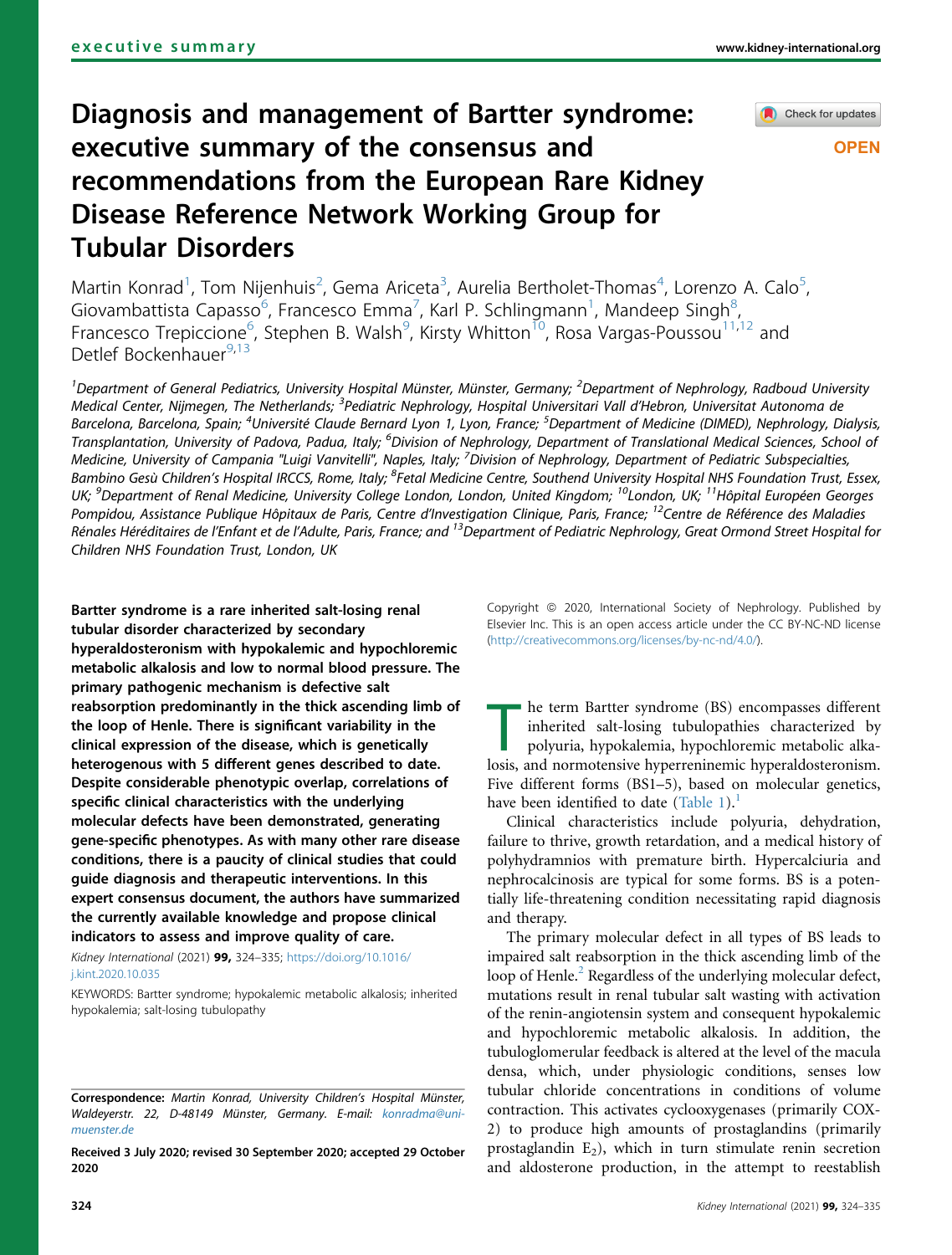| <b>Characteristic</b> | Tvpe 1         | Type 2                 | Tvpe 3 | Type 4a        | Type 4b           | Type 5     |
|-----------------------|----------------|------------------------|--------|----------------|-------------------|------------|
| <b>OMIM</b>           | 601678         | 241200                 | 607364 | 602522         | 613090            | 300971     |
| Gene                  | <b>SLC12A1</b> | <b>KCNJ1</b>           | CLCNKB | <b>BSND</b>    | $CLCNKA + CLCNKB$ | MAGED2     |
| Protein               | NKCC2          | KCNJ1 (ROMK or Kir1.1) | CIC-Kb | <b>Barttin</b> | $CIC-Ka + CIC-Kb$ | MAGE-D2    |
| Inheritance           | AR             | AR                     | AR     | AR             | AR                | <b>XLR</b> |

<span id="page-1-0"></span>Table 1 | Molecular genetics of Bartter syndrome

AR, autosomal recessive; OMIM, Online Mendelian Inheritance in Man; XLR, X-linked recessive.

normal intravascular volume and glomerular perfusion.<sup>[3](#page-9-2)</sup> In BS, the tubuloglomerular feedback is uncoupled because chloride is not reabsorbed in the macula densa owing to the underlying molecular defects. Therefore, cells produce high amounts of prostaglandin  $E_2$  regardless of volume status, causing excessive synthesis of renin and aldosterone. This constitutes the rationale for treating BS patients with prostaglandin synthesis inhibit[ors](#page-9-3), which often results in noticeable clinical improvement. $4-6$ 

Impaired salt reabsorption in the thick ascending limb has 2 additional consequences that are important in BS, namely (i) a reduction of calcium reabsorption with hypercalciuria and progressive medullary nephrocalcinosis,  $7,8$  $7,8$  and (ii) a reduction or complete blunting of the osmotic gradient in the renal medulla, causing isosthenuria, i.e., an impaired ability to dilute or concentrate the urine.<sup>[9](#page-9-6)</sup> An exception is seen in most patients with BS3, who have a milder defect without hypercalciuria and partial capacity to concentrate the urine.

To date, 5 different causative genes have been identified [\(Table 1;](#page-1-0) [Figure 1\)](#page-2-0), encoding proteins directly involved in salt reabsorption in the thick ascending limb (BS1–4) or regulating their expression (BS5). The mode of inheritance is autosomal recessive in  $BS1-4^{10-14}$  $BS1-4^{10-14}$  $BS1-4^{10-14}$  and X-linked recessive in BS5.[15](#page-10-1)

Clinical characteristics, such as severity of biochemical abnormalities, presence of polyhydramnios and preterm delivery, degree of calciuria with or without medullary nephrocalcinosis, and presence of sensorineural deafness show typical gene-specific patterns. Several patients with BS3 have clinical features that are virtually indistinguishable from Gitelman syndrome (GS), another salt-losing tubulopathy.<sup>[1](#page-9-0)</sup>

Most patients with BS receive supplementation with sodium chloride, potassium chloride and fluids that are adjusted individually based on symptoms, tolerability, severity of the tubulopathy, age of the patient and glomerular filtration rate. In addition, nonsteroidal antiinflammatory drugs (NSAIDs) are for most patients a mainstay of treatment, $16$  at least during the first years of life (except in transient BS5). The use of other therapies, such as potassium-sparing diuretics, angiotensinconverting enzyme inhibitors, and angiotensin receptor blockers, have been reported in the literature, but evidence supporting their efficacy, tolerability, and safety is limited.

Despite significant gain in knowledge since the genetic elucidation of these diseases, information on long-term outcome of BS is almost completely lacking. In particular, the risk of chronic renal failure and its potential relationship to prolonged use of NSAIDs, chronic hypokalemia, and chronic hypovolemia is not well documented. Likewise, little information exists on the incidence of secondary hypertension and cardiac arrhythmias. Other open questions include optimal diagnostic approaches, particularly in the neonatal period, and the best therapeutic strategies based on outcome data. Also, the best management of BS during pregnancy has not been established.

Therefore, an interdisciplinary group of experts was assembled under the umbrella of the European Rare Kidney Disease Reference Network to develop recommendations for the diagnosis and management of patients with BS (for full version, see Konrad et  $al$ <sup>17</sup>). The recommendations are listed in [Boxes 1](#page-3-0)–3. It is beyond the scope of this executive summary to discuss each recommendation in detail. Instead, we highlight the significant underlying concepts. The recommendations are endorsed by the European Society for Paediatric Nephrology and the Working Group on Inherited Kidney Disorders of the European Renal Association– European Dialysis and Transplantation Association.

#### METHODS

The consensus process was initiated by European Rare Kidney Disease Reference Network. Two groups were assembled: a consensus core group and a voting panel. The core group comprised specialists for pediatric and adult nephrology, genetics, and obstetrics and a patient representative. The voting group included 36 members with special expertise in Bartter syndrome.

The core group performed a systematic literature review via the PubMed and Cochrane databases through October 15, 2018. The following key MeSH terms were used: Bartter syndrome, inherited hypokalemic alkalosis, SLC12A1, KCNJ1, CLCNKA, CLCNKB, BSND, and MAGED2. The search retrieved 2218 results, and 135 articles were referenced in the full version. $17$ 

Initial recommendations were developed during a first meeting by discussion in thematic workgroups and plenary sessions. Evidence and recommendations were graded (whenever possible) according to the method used in the current American Academy of Pediatrics guidelines.<sup>[18](#page-10-4)[,19](#page-10-5)</sup> A first written draft was compiled and reviewed by the consensus core group. Remaining gaps were identified by a second meeting. Consequently, 2 rounds of anonymous voting were performed using the Delphi method until at least 70% support was reached for each individual recommendation.

## **Diagnosis**

See [Box 1.](#page-3-0) For details, see Konrad et al.<sup>[17](#page-10-3)</sup>

## General approach

The diagnosis of BS is primarily based on clinical, biochemical and sonographic findings  $(Box 1)$  $(Box 1)$  $(Box 1)$ . Even if the different subtypes of BS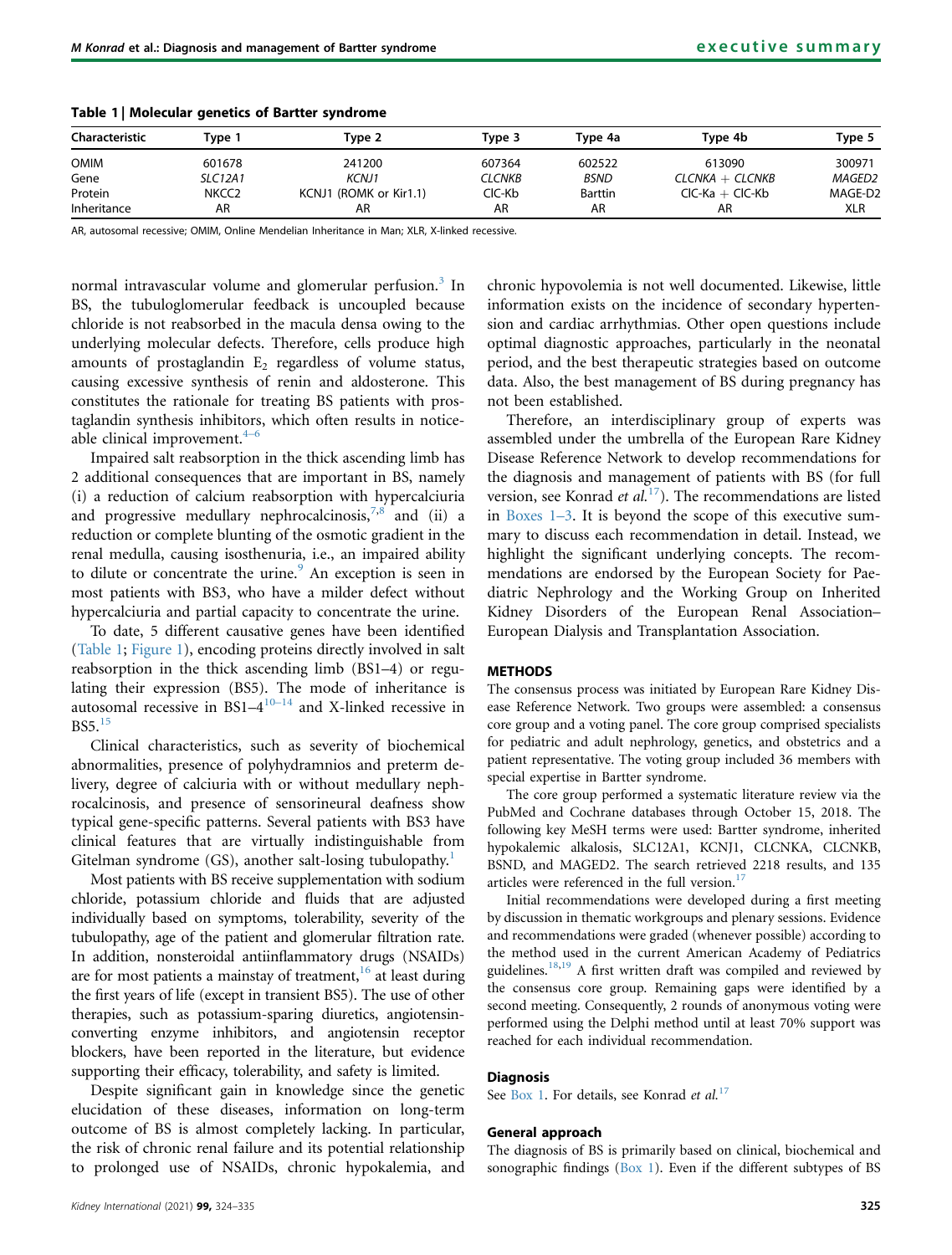<span id="page-2-0"></span>

Figure 1 | Pathophysiology of Bartter syndrome. Schematic model of salt transport in the thick ascending limb and the distal convoluted tubule with associated defects in Bartter syndrome (BS) indicated. In the thick ascending limb, NaCl is reabsorbed by the NaK2Cl cotransporter NKCC2, which is mutated in BS type 1. Here, the potassium ion is recycled into the tubular lumen via the apical potassium channel KCNJ1 (ROMK), which is mutated in BS type 2. In the distal convoluted tubule, NaCl enters the tubular epithelium via the NaCl cotransporter NCC. In both tubular segments, chloride leaves the cell on the basolateral side through chloride-permeable ion channels ClC-Ka and ClC-Kb. A molecular defect of ClC-Kb causes BS type 3. Mutations in either the accessory subunit barttin or a combined defect of both chloride channels ClC-Ka and ClC-Kb result in BS types 4a and 4b. Finally, transient BS type 5 is caused by mutations of MAGE-D2. MAGE-D2 stimulates trafficking by protecting NKCC2 and NCC from intracellular degradation via HSP40 and promotes apical targeting of NKCC2 and NCC via Gs-alpha.<sup>21</sup>

can usually be characterized clinically (Table  $2^{20,21}$  $2^{20,21}$  $2^{20,21}$  $2^{20,21}$  $2^{20,21}$ ), we recommend genetic analysis for confirmation.

## Antenatal diagnostic work-up

Early polyhydramnios of fetal origin should raise the clinical suspicion of BS. In principle, there are 2 possible options to confirm the diagnosis: (i) prenatal genetic testing and (ii) biochemical analysis of amniotic fluid. Both measures are invasive and carry the risk of procedure-related complications.

However, whenever prenatal diagnosis is indicated, we consider genetic testing to be the most reliable method. In situations, where prenatal genetic testing is not available or diagnostic, the assessment of the "Bartter index" (total protein  $\times$  alfa-fetoprotein) may be considered.<sup>[22](#page-10-8)</sup> In larger studies, other parameters, such as high chloride or aldosterone levels, failed to distinguish between amniotic fluid from polyhydramnios related to other causes and control pregnancies.<sup>2</sup>

#### Postnatal diagnostic work-up

The diagnostic work-up for BS after birth should include a detailed clinical evaluation asking for a family history of pregnancy complicated by polyhydramnios with or without premature birth, and a medical history of polyuria, episodes of dehydration, unexplained fever, failure to thrive, and recurrent vomiting. In children, growth charts are very helpful to assess the development of height and weight. Additional clinical signs may include salt craving, muscle weakness, low blood pressure, and pubertal delay.

Laboratory analysis for suspected BS should include the parameters listed in [Box 1](#page-3-0). The assessment of urinary prostaglandin excretion (prostaglandin  $E_2$ ) may be helpful, although this procedure is not feasible in a routine clinical setting. For definitive diagnosis, we recommend genetic testing.

#### Clinical characteristics of different types of BS

Key clinical and biochemical findings in patients with BS are detailed below and in [Table 2,](#page-4-0) with a special focus on genespecific differences between the known subtypes of BS. For differential diagnosis, see the Differential Diagnosis section below.

#### Age at presentation.

- BS causes polyhydramnios, leading to premature birth in the majority of patients.
- Polyhydramnios typically develops between the 20th and 30th weeks of gestation. Timing and severity vary according to the underlying genetic defect. In BS4 and BS5, polyhydramnios is typically observed earlier than in BS1 and BS2. $15,20,21$  $15,20,21$  $15,20,21$  $15,20,21$  $15,20,21$
- BS5 always presents antenatally, but symptoms spontaneously resolve typically around the estimated date of delivery.
- BS3 usually manifests later in life. Nevertheless, a prenatal presentation does not exclude BS3. The vast majority of patients with BS3 are diagnosed after the age of 1 year.<sup>[26](#page-10-12)–32</sup> Patients typically present with failure to thrive, poor weight gain, or polyuria with polydipsia. Less frequent symptoms are related to dehydration. Most patients exhibit salt craving, although this is rarely a presenting symptom.
- In a minority of cases, the diagnosis of BS is incidental after noticing abnormal laboratory results, discovery of nephrocalcinosis, or family screening.

Salt wasting, plasma potassium, chloride, magnesium, and bicarbonate levels.

- After birth, the first symptom is often hypovolemia from renal salt loss.
- Hypochloremic and hypokalemic metabolic alkalosis may not be present during the first days of life.
- Infants with BS2 often have transient neonatal acidosis and hyperkalemia and, on average, hypokalemia and alkalosis are less pronounced during follow-up.
- In contrast, patients with BS3 and BS4 tend to have the lowest plasma potassium levels and the most pronounced hypochloremic alkalosis.
- In some patients with BS3, hypomagnesemia may be present.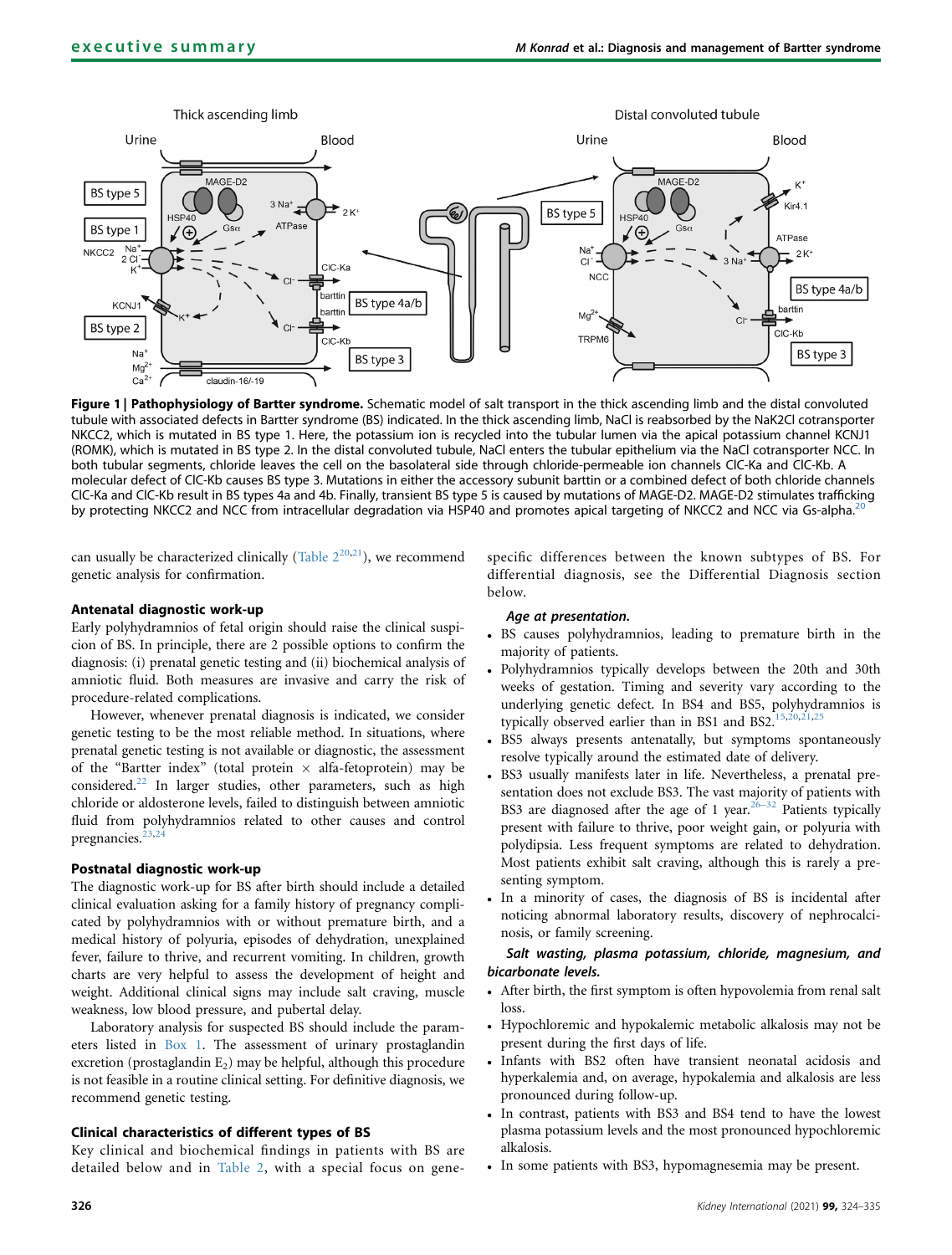# <span id="page-3-0"></span>Box 1 | Recommendations for diagnosis of Bartter syndrome

#### Prenatal period

- During pregnancy, a diagnosis of (antenatal) BS should be considered in the presence of a polyhydramnios of fetal origin (grade C, weak recommendation).
- We do not recommend the assessment of electrolytes and/or aldosterone from amniotic fluid for prenatal diagnosis of BS (grade C, moderate recommendation).
- Molecular genetic testing can be applied for prenatal diagnosis; however, recommendations should be adapted to country-specific ethical and legal standards and communicated with appropriate genetic counseling (grade D, weak recommendation).
- Whenever genetic testing is unavailable, the assessment of the "Bartter index" (AFP  $\times$  total protein) in the amniotic fluid might be considered for prenatal diagnosis of BS (grade C, weak recommendation).

#### Postnatal period

- Postnatally, a diagnosis of BS should be considered in the presence of renal salt wasting, polyuria, rapid weight loss, and signs of dehydration. Failure to thrive, recurrent vomiting, repeated fever, hypochloremic and hypokalemic metabolic alkalosis, and nephrocalcinosis should raise the suspicion of BS beyond the neonatal period (grade C, moderate recommendation),
- For initial diagnostic work-up, we recommend the following (grade C, moderate recommendation):
	- Evaluation of medical history including polyhydramnios, premature birth, growth failure, and family history.
	- Biochemical parameters: serum electrolytes (sodium, chloride, potassium, calcium, magnesium), acid-base status, renin, aldosterone, creatinine, fractional excretion of chloride, and urinary calcium-creatinine ratio.
	- Renal ultrasound to detect medullary nephrocalcinosis and/or kidney stones.
	- We recommend confirming the clinical diagnosis of BS by means of genetic analysis whenever possible (grade B, moderate recommendation).
	- We suggest offering genetic counseling for families with probands with confirmed clinical and/or genetic diagnosis of BS (grade D, weak recommendation).
	- We do not recommend tubular function tests with furosemide or thiazides for patients with suspected BS if genetic testing is accessible (grade D, moderate recommendation).

AFP, alpha fetoprotein; BS, Bartter syndrome.

## Calciuria and nephrocalcinosis.

- Hypercalciuria with subsequent nephrocalcinosis occurring after 1–2 months of life is a typical feature of BS1 and BS2. Although computerized tomography provides more accurate assessment of renal calcifications than renal ultrasound, it is associated with radiation burden and thus should be reserved for clinical situations where there is a direct therapeutic consequence, e.g., localization of stones in obstructive uropathy which may occur in rare cases in BS.
- In contrast, patients with BS3 and BS4 usually have normocalciuria, although hypercalciuria may occur.
- Interestingly, hypocalciuria has also been reported in patients with BS3, and these patients mimic the phenotype of GS.
- In transient BS5, hypercalciuria may be observed, but nephrocalcinosis is a rare finding.

#### Genetic testing.

- We recommend offering genetic testing with the use of a gene panel to all patients with a clinical suspicion of BS. Recommendations for genes to be included in the panel are detailed in [Table 3](#page-5-0).
- The detection of pathogenic variants in genes responsible for BS is crucial to confirm the clinical diagnosis and for genetic counseling.
- An early genetic diagnosis may help in resolving difficult cases with overlapping phenotypes. In addition, the identification of the genetic defect may prompt screening for and treatment of deafness in patients with BS4 and for avoiding aggressive treatments in transient BS5.
- Analytical sensitivity in BS is 90%–100%, and clinical sensitivity is  $\sim$ 75% in children<sup>21[,27](#page-10-13)[,33](#page-10-14)</sup> but only 12.5% in adult patients.<sup>[34](#page-10-15)</sup> This difference is possibly related to the broader differential diagnosis (especially abuse of diuretics and laxatives) in adults and the

higher proportion of patients with BS3 because the analysis of CLCNKB is technically challenging.

- Although large rearrangements can be detected by next-generation sequencing, it is recommended to confirm them by a second independent method (e.g., multiplex ligation-dependent probe amplification). Large rearrangements are particularly frequent in the CLCNKB gene but have also been described in KCNJ1, BSND, and *MAGED2*.<sup>[13](#page-10-16)[,21,](#page-10-7)[35](#page-10-17)</sup>
- Genetic counseling should be offered to any family affected by BS. Counseling should include cascade screening. Testing relatives is particularly useful to identify heterozygous female carriers in families with an index case carrying a MAGED2 mutation.
- Prenatal diagnosis and preimplantation genetic diagnosis are technically feasible after reliable genetic counseling and may be considered on an individual basis, according to national ethical and legal standards.

## DIFFERENTIAL DIAGNOSIS

- The differential diagnosis of BS depends on the age at presentation and the specific context [\(Table 4](#page-5-1); for details, see Konrad *et al.*<sup>[17](#page-10-3)</sup>).
- Polyhydramnios due to excessive fetal polyuria is virtually always caused by BS. There are no reports of other inherited tubular disorders causing severe polyhydramnios. In particular, polyhydramnios is not a feature in severe proximal tubulopathies nor in nephrogenic diabetes insipidus. There are reports of polyhydramnios in infants misdiagnosed with pseudohypoaldosteronism type I, but these cases have later been shown to harbor KCNJ1 mutations underlying BS2.<sup>[27,](#page-10-13)[36](#page-10-18)</sup>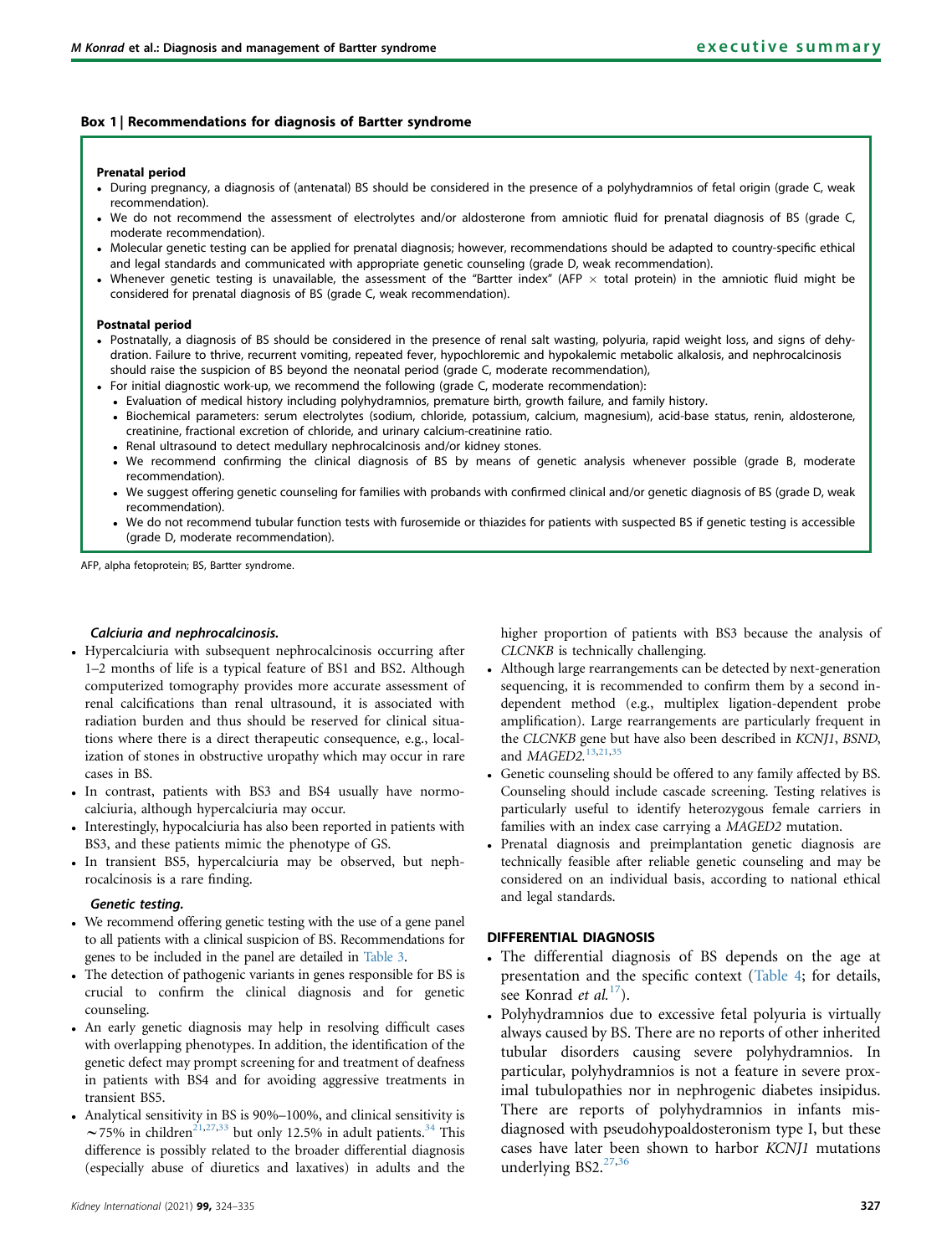<span id="page-4-0"></span>

| <b>Characteristic</b>                                                         | Type 1                                                                               | Type 2                                                                         | Type 3                                                         | Type 4b<br>Type 4a                                    | Type 5                                                |
|-------------------------------------------------------------------------------|--------------------------------------------------------------------------------------|--------------------------------------------------------------------------------|----------------------------------------------------------------|-------------------------------------------------------|-------------------------------------------------------|
| Age at onset                                                                  | Prenatally                                                                           | Prenatally                                                                     | 0-5 years                                                      | Prenatally                                            | Prenatally                                            |
| Gestational age at birth,<br>wks, median (IQR)<br>Polyhydramnios              | 32 (29-34)<br>Severe                                                                 | $33(31-35)$<br>Severe                                                          | Absent or mild<br>$37(36-41)$                                  | $31(28-35)$<br>Severe                                 | Very severe<br>$29(21-37)$                            |
| Leading symptoms                                                              | Polyuria, hypochloremia,<br>hypokalemia<br>alkalosis,                                | nsient neonatal hyperkalemia<br>Polyuria, hypochloremia,<br>alkalosis,<br>trar | Hypokalemia, hypochloremia,<br>failure to thrive<br>alkalosis, | Polyuria, hypochloremia,<br>nypokalemia<br>alkalosis, | Polyuria, hypochloremia,<br>hypokalemia<br>alkalosis, |
| Calcium excretion<br>Nephrocalcinosis                                         | Very frequent<br>AigH                                                                | Very frequent<br>High                                                          | Rare, mild<br>Variable                                         | Rare, mild<br>Variable                                | Rare, mild<br>High                                    |
| Plasma Cl/Na ratio<br>Other findings                                          | Normal                                                                               | Normal                                                                         | Viild hypomagnesemia<br>Decreased                              | Deafness, risk for CKD,<br>Decreased                  | arge for gestational age,<br>Increased                |
|                                                                               |                                                                                      |                                                                                |                                                                | ESRD                                                  | transient disease                                     |
| Data from Komhoff and Laghmani <sup>20</sup> and Legrand et al. <sup>21</sup> | IKD, chronic kidney disease; ESRD end-stage renal disease; IQR, interquartile range. |                                                                                |                                                                |                                                       |                                                       |

| • Congenital chloride diarrhea can be confused with BS.                |
|------------------------------------------------------------------------|
| Pregnancies are often complicated by polyhydramnios with               |
| preterm delivery (usually not severe). <sup>37</sup> Postnatally, this |
| disease causes pronounced hypokalemic and hypo-                        |
| chloremic metabolic alkalosis secondary to watery diarrhea.            |
| . Pseudo-Bartter syndrome is occasionally observed in cystic           |

- Pseudo-Bartter syndrome is occasionally fibrosis because of salt loss in sweat.
- Presentation beyond infancy, especially in adolescence or even adulthood (most often BS3), makes GS a primary consideration in those patients with hypocalciuria and/or hypomagnesemia. Patients with hepatocyte nuclear factor  $1\beta$  nephropathy may also present with hypokalemic alka-losis and hypomagnesemia.<sup>[38](#page-10-20)</sup> Other rare tubulopathies exhibiting metabolic alkalosis are listed in [Table 4](#page-5-1) .
- . Some patients with BS primarily present with nephrocalcinosis and/or urolithiasis. A young age at onset of kidney stone disease should raise the clinical suspicion of a speci fic underlying cause, including (incomplete) distal renal tubular acidosis.
- If the presenting sign is hypokalemia, the initial differential diagnosis is wide. In this context, it is important to distinguish renal from gastrointestinal potassium loss and potassium shifts. If primary hyperaldosteronism and diuretic and/ or laxative use or abuse are excluded, the differential diagnosis narrows down to rare tubulopathies [\(Table 4\)](#page-5-1).
- Urinary chloride excretion assessed by either fractional chloride excretion or urinary sodium/chloride ratio is helpful to distinguish renal from extrarenal salt losses. In BS, fractional chloride excretion is usually elevated  $(>0.5\%)$ .<sup>[32](#page-10-21)</sup>

In theory, thick ascending limb and distal convoluted tubule function can be clinically tested by administering loop diuretics or thiazides to better characterize the clinical diagnosis of BS. Diuretic tests, however, are obsolete because they have been surpassed by genetic analysis. It is important to note that there is a potential risk of severe volume depletion in subjects with suspected BS, especially in infancy, because of an exaggerated response to thiazides due to the compensatory up-regulation of salt reabsorption in the distal convoluted tubule.<sup>39</sup> Moreover, there remain signi ficant uncertainties about their diagnostic value.<sup>39-41</sup> We therefore advise against routine tubular function testing in patients with BS, in line with the Kidney Disease: Improving Global Outcomes consensus statement on GS.<sup>[42](#page-10-23)</sup> Nevertheless, these tests may have a role in individual challenging cases or for research purposes, together with genetic testing, if performed in experienced (tertiary) medical centers.

# **THERAPY**

See [Box 2.](#page-6-0) For details, Konrad et al.<sup>[17](#page-10-3)</sup>

# Prenatal therapy

 Pregnancies complicated by polyhydramnios are at risk of adverse outcomes, especially preterm delivery and complications of premature birth. $43,44$  $43,44$  $43,44$  Serial amniocenteses are commonly used in the intention of prolonging pregnancies, but the bene fits of this strategy have not been evaluated in prospective studies.

Table 2 | Main clinical and biochemical characteristics of different types of Bartter syndrome

Table 2 | Main clinical and biochemical characteristics of different types of Bartter syndrome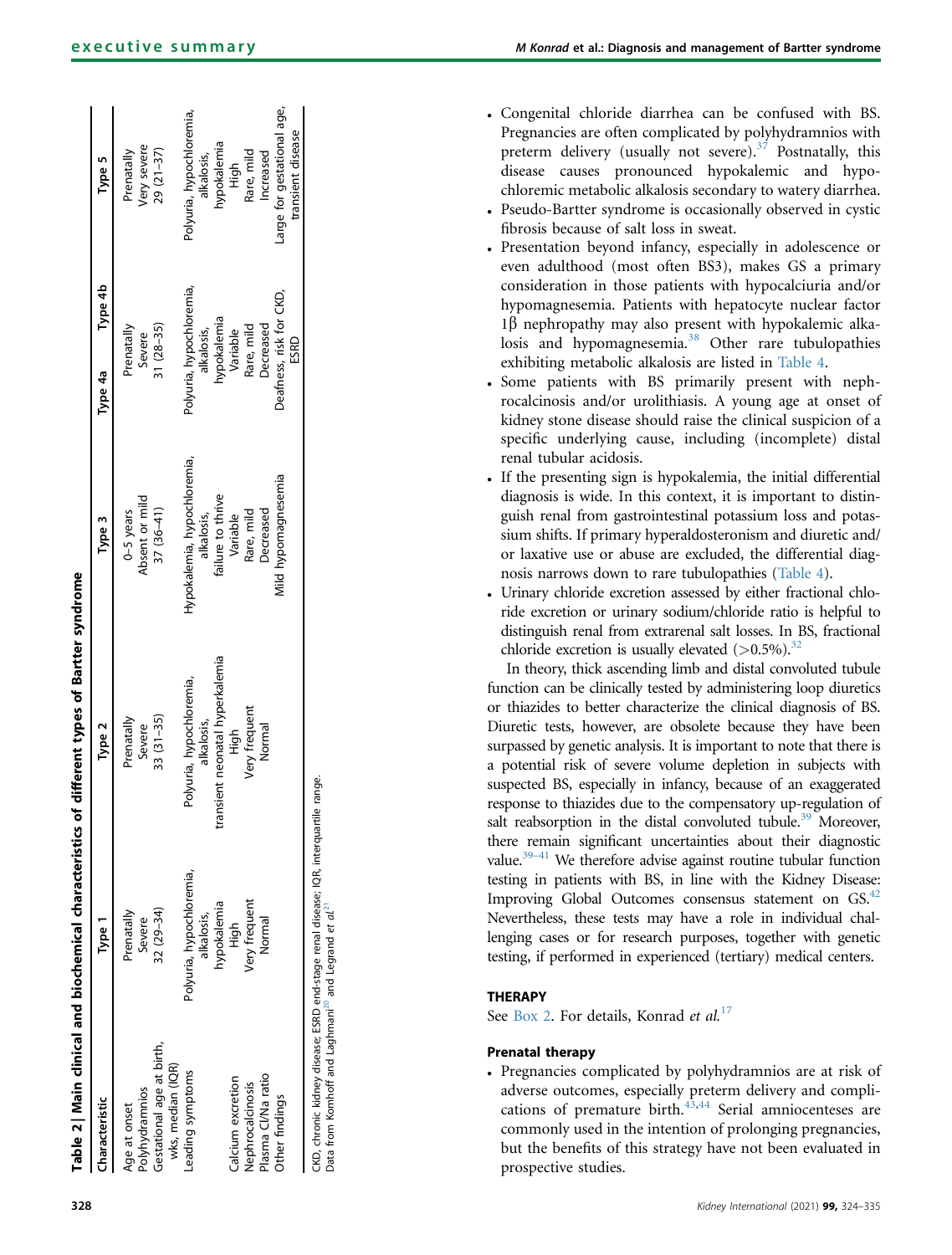# <span id="page-5-0"></span>Table 3 | Genes recommended to be included in genetic testing for Bartter syndrome

| Gene                    | Associated disorder (MIM) |
|-------------------------|---------------------------|
| SLC12A1 <sup>a</sup>    | BS1 (601678)              |
| KCNJ1 <sup>a</sup>      | BS2 (241200)              |
| CLCNKB <sup>a</sup>     | BS3 (607364)              |
|                         | BS4b (613090)             |
| CI CNKA <sup>a</sup>    | BS4b (613090)             |
| <b>RSND<sup>a</sup></b> | BS4a (602522)             |
| MAGED2 <sup>a</sup>     | BS5 (300971)              |
| $SLC12A3^a$             | Gitelman (263800)         |
| CASR                    | ADH (601198)              |
| <b>KCN110</b>           | EAST/Sesame (612780)      |
| <b>SLC26A3</b>          | CCD (214700)              |
| CLDN10                  | <b>HELIX (617671)</b>     |
| SCNN1A                  | PHA1B (264350)            |
| <b>SCNN1B</b>           | Liddle syndrome (177200)  |
| SCNN1G                  |                           |
| NR3C2                   | PHA1A (177735)            |
| <b>HSD11B2</b>          | AME (218030)              |
| <b>CYP11B1</b>          | HALD1 (103900)            |
| CLCN <sub>2</sub>       | HALD2 (605635)            |
| <b>KCNJ5</b>            | HALD3 (600734)            |
| <b>CACNA1H</b>          | HALD4 (607904)            |

<span id="page-5-2"></span>ADH, autosomal dominant hypocalcemia; AME, apparent mineralocorticoid excess; BS, Bartter syndrome; CCD, congenital chloride diarrhea; EAST, epilepsy, ataxia, sensorineural deafness, tubulopathy; HALD, familial hyperaldosteronism; HELIX, hypohidrosis, electrolyte imbalance, lacrimal gland dysfunction, ichthyosis, xerostomia; MIM, Mendelian Inheritance in Man; PHA, pseudohypoaldosteronism. <sup>a</sup>Genes in rows 2-8 should be included in a minimal diagnostic panel, i.e., the genes underlying BS, as well as Gitelman syndrome, which can be difficult to distinguish clinically from BS3. The remaining list also includes genes, which can have phenotypic overlap with BS. BS2 can mimic pseudohypoaldosteronism type 1 (PHA1) in the neonatal period. The listed hypertensive disorders can biochemically mimic BS. Listed are genes to be considered in the (differential) diagnosis of BS and therefore should be included in a panel of genes for genetic testing.

 Maternal treatment with NSAIDs can be considered. Apparent efficacy has been reported in individual cases of polyhydramnios secondary to different causes and in idio-pathic polyhydramnios.<sup>[45](#page-10-26)</sup> However, the treatment carries significant risks for the fetus, especially of fetal ductus arteriosus constriction. Therefore, close monitoring with the use of fetal echocardiography is mandatory in all cases of maternal NSAID therapy. Other reported complications include neonatal intestinal perforation and necrotizing enterocolitis.<sup>[45](#page-10-26)</sup>

To date, only a few cases of BS with positive outcome after serial amniocentesis and/or prenatal indomethacin therapy have been reported. $46-49$  $46-49$  A substantial publication bias toward favorable outcomes cannot be excluded.

Given the above-mentioned risks and lack of prospective studies, a formal recommendation cannot be made.

 If prenatal intervention is considered, a multidisciplinary perinatal team is mandatory, including a maternal-fetal medicine specialist, a neonatologist, a pediatric cardiologist (in case of NSAID therapy), and a pediatric nephrologist.

# Postnatal therapy

# Salt supplementation.

 Supplementation with sodium chloride constitutes a physiologic treatment that can support extracellular volume and improve electrolyte abnormalities. At least 5–10 mmol/kg/

# <span id="page-5-1"></span>Table 4 | Differential diagnosis of Bartter syndrome

| Leading<br>symptom            | <b>Differential diagnosis</b>                    | <b>Additional findings</b>                         |
|-------------------------------|--------------------------------------------------|----------------------------------------------------|
| Polyhydramnios                | Aneuploidia                                      | Abnormal karyotype                                 |
| of fetal origin               | Gastrointestinal tract<br>malformation           | Variable, empty stomach                            |
|                               | Congenital chloride<br>diarrhea                  | Dilated intestinal loops                           |
| Salt loss                     | Pseudohypoaldosteronism                          | Metabolic acidosis,                                |
|                               | type I                                           | hyperkalemia                                       |
| Salt loss with<br>hypokalemic | Congenital chloride<br>diarrhea                  | Low urinary chloride                               |
| alkalosis                     | Pseudo-Bartter syndrome,<br>e.g., in CF          | Low urinary chloride                               |
|                               | Gitelman syndrome                                | Hypocalciuria,                                     |
|                               |                                                  | hypomagnesemia                                     |
|                               | HNF1B nephropathy                                | Renal malformation, cysts,                         |
|                               |                                                  | MODY5, hypomagnesemia                              |
|                               | <b>HELIX</b> syndrome                            | Hypercalcemia,                                     |
|                               |                                                  | hypohidrosis, ichthyosis                           |
|                               | Autosomal dominant<br>hypocalcemia               | Hypocalcemia, seizures                             |
|                               | EAST/SeSAME syndrome                             | Ataxia, seizures, deafness,<br>developmental delay |
|                               | Surreptitious vomiting                           | Low urinary chloride                               |
|                               | Surreptitious laxative use                       | Low urinary chloride                               |
|                               | Surreptitious diuretic use                       | Highly variable urinary<br>chloride                |
| Hypokalemic                   | Primary                                          | Hypertension, low renin                            |
| alkalosis                     | hyperaldosteronism;                              |                                                    |
| without                       | Apparent                                         | Hypertension, low renin/                           |
| salt loss                     | mineralocorticoid excess                         | aldosterone                                        |
|                               | Liddle syndrome                                  | Hypertension, low renin/                           |
|                               |                                                  | aldosterone                                        |
| Nephrocalcinosis              | Distal renal tubular acidosis Metabolic acidosis |                                                    |
|                               | Proximal tubular defects                         | No metabolic alkalosis                             |
|                               |                                                  | Familial hypomagnesemia/ No hypokalemic metabolic  |
|                               | hypercalciuria                                   | alkalosis, CKD                                     |
|                               | Apparent                                         | Hypertension, low renin/                           |
|                               | mineralocorticoid excess                         | aldosterone                                        |

CF, cystic fibrosis; CKD, chronic kidney disease; EAST, epilepsy, ataxia, sensorineural deafness, tubulopathy; HELIX, hypohidrosis, electrolyte imbalance, lacrimal gland dysfunction, ichthyosis, xerostomia; HNF1B, hepatocyte nuclear factor 1 beta; MODY5, maturity onset diabetes of the young type 5; SeSAME, seizures, sensorineural deafness, ataxia, mental retardation, electrolyte imbalance.

d has been recommended.<sup>[50](#page-10-28)</sup> Beyond infancy, some of this supplementation may be provided by salt craving and high spontaneous salt intake that is typical for BS.

- Some patients with BS1 and BS2 have a secondary form of nephrogenic diabetes insipidus.<sup>[51,](#page-10-29)[52](#page-10-30)</sup> These patients present a therapeutic dilemma as salt supplementation would worsen polyuria and risk hypernatremic dehydration. We recommend against salt supplementation in patients with hypernatremic dehydration and a concomitant urine osmolality lower than plasma or a history thereof. Potassium supplementation.
- If potassium is supplemented, potassium chloride should be used. $32$  Potassium salts (e.g., citrate) should be avoided because they potentially worsen the metabolic disturbance by aggravating the alkalosis.

Hypokalemia in BS can be associated with severe complications, including paralysis, rhabdomyolysis, cardiac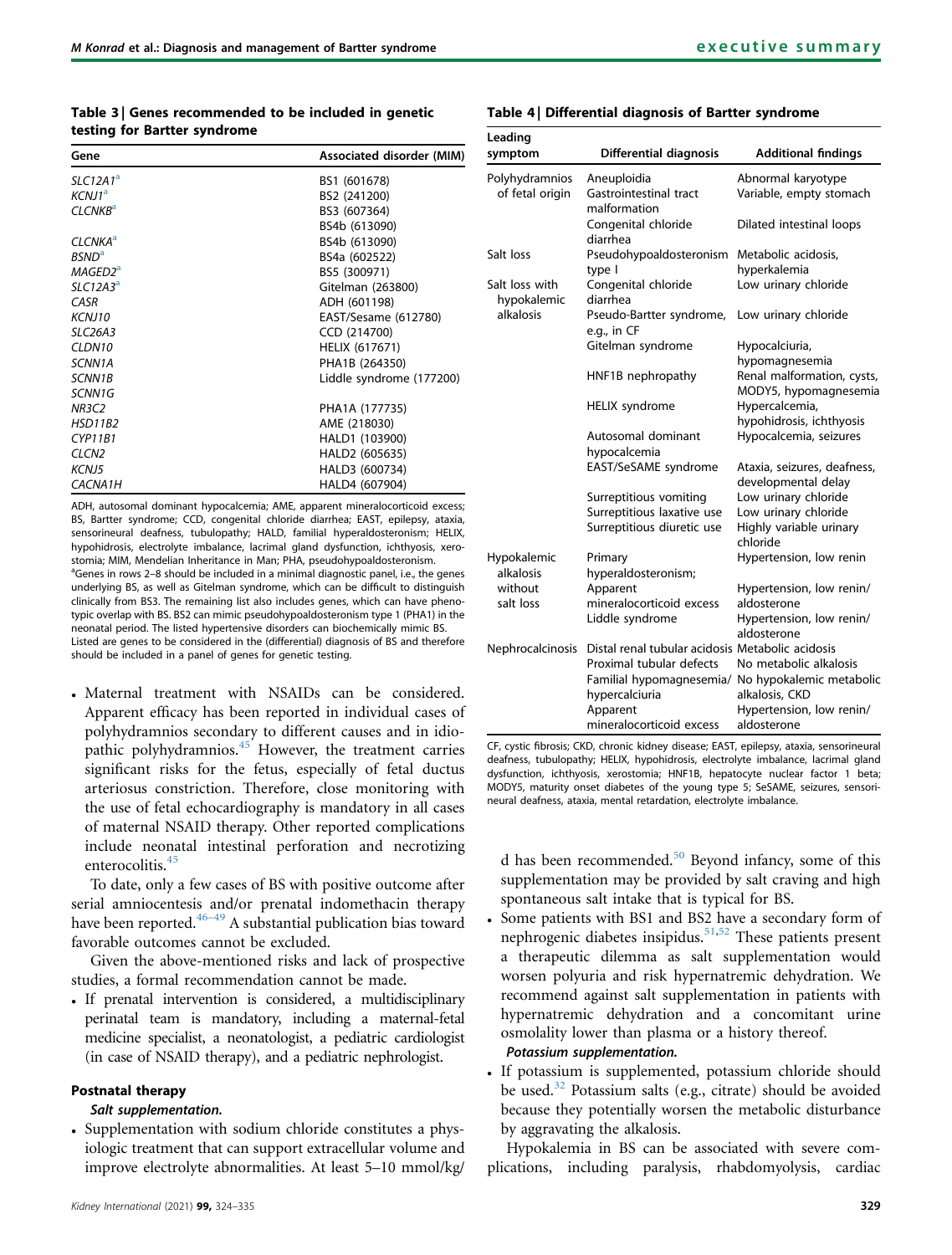## <span id="page-6-0"></span>Box 2 | Recommendations for therapy of Bartter syndrome

#### Prenatal period

- Before the initiation of therapeutic measures (repeated amniocentesis and/or NSAIDs) aiming at the reduction of amniotic fluid volume, we suggest carefully weighing the intended benefit (prolongation of pregnancy) with the potential risks for the fetus, such as premature closure of the ductus arteriosus or necrotizing enterocolitis (grade D, weak recommendation).
- Whenever prenatal therapy for the reduction of amniotic fluid is considered, we suggest involving a multidisciplinary team including a maternal-fetal medicine specialist, neonatologist, pediatric nephrologist, and pediatric cardiologist (in case of NSAID therapy) (grade D, weak recommendation).

#### Postnatal period

- We recommend considering pharmacologic doses (5–10 mmol/kg/d) of sodium chloride supplementation in patients with BS (grade C, moderate recommendation).
- We do not recommend salt supplementation in patients with BS and secondary nephrogenic diabetes insipidus (grade D, weak recommendation).
- We recommend using potassium chloride if potassium is supplemented (grade C, moderate recommendation).
- We do not recommend aiming for complete normalization of plasma potassium levels (grade D, weak recommendation).
- Whenever needed, we recommend using oral magnesium supplements, at best organic magnesium salts owing to their better biovailability (grade D, weak recommendation).
- We recommend spreading out salt and electrolyte supplements throughout the day as much as possible (grade C, moderate recommendation).
- We recommend considering treatment with NSAIDs in symptomatic patients with BS, especially in early childhood (grade B, moderate recommendation).
- We recommend using gastric acid inhibitors together with nonselective cyclooxygenase inhibitors (grade C, moderate recommendation).
- We suggest optimizing nutritional support to facilitate optimal growth (grade D, weak recommendation).
- We do not recommend routine use of potassium-sparing diuretics, ACE inhibitors, or angiotensin receptor blockers in BS (grade D, weak recommendation).
- We do not recommend the use of thiazides to reduce hypercalciuria in BS (grade D, weak recommendation).

ACE, angiotensin-converting enzyme; BS, Bartter syndrome; NSAID, nonsteroidal anti-inflammatory drug.

rhythm abnormalities, and sudden death.<sup>[53](#page-10-31)–55</sup> The following recommendation, made for GS,<sup>[42](#page-10-23)</sup> applies equally to BS: Potassium chloride supplements can be administered in water or in a slow-release formulation according to each patient's preference. The dose will be titrated according to an individual balance (side-effects vs. symptoms). Potassium-rich food should be advised, with the caution that some of them contain high amounts of carbohydrates and calories. The target level for plasma potassium is not exactly known, but a reasonable target level may be 3.0 mmol/l. In GS as well, a level of 3.0 mmol/l has been suggested with the explicit acknowledgement that this may not be achievable in some patients[.42](#page-10-23) Realistic target values may be lower for some patients and may also change with time.

## Magnesium supplementation.

 If magnesium needs to be supplemented (mainly in patients with BS3), oral administration of magnesium salts should be preferred. It is important to note that organic salts (e.g., aspartate, citrate, lactate) have a higher bioavailability than magnesium oxide or hydroxide.<sup>[56](#page-10-32)</sup> Exact target levels for plasma magnesium in BS are unknown but a level >0.6 mmol/l appears to be reasonable.

Because urinary salt and electrolyte losses are continuous, ideal supplementation would be as close to continuous as possible. Infrequent large doses of supplementation will cause rapid changes in blood levels depending on timing of the sample in relation to the last dose. Arguably, large variations in plasma levels may be more detrimental than subnormal but steady levels. We therefore recommend dividing supplementation into as many doses as tolerable for the patient. In infants receiving continuous tube feeds, supplements should be added into the feed.

# NSAIDs.

- Pharmacologic suppression of prostaglandin formation addresses the underlying pathophysiology, and multiple clinical observational studies have shown benefit in the form of improved growth and electrolyte profile.<sup>[57](#page-10-33)–60</sup> The use of selective COX-2 inhibitors has also been reported in BS.<sup>[6,](#page-9-7)61–[63](#page-10-34)</sup> Commonly used NSAIDs in BS are indomethacin (1–4 mg/kg/d divided in 3–4 doses), ibuprofen (15–30 mg/ kg daily in 3 doses), and celecoxib (2–10 mg/kg/d in 2 doses).
- Currently, there is insufficient evidence to recommend a specific NSAID in BS, and the risks of gastrointestinal and cardiovascular side-effects need to be considered individually. Especially if used in the first few weeks or months of life in premature neonates, the risk of necrotizing enterocolitis should be carefully considered. Euvolemia should be achieved before initiating NSAIDs, because volume status may affect the potential nephrotoxicity.
- Extended use of NSAIDs for pain is strongly associated with chronic kidney disease.<sup>[64](#page-11-0)</sup> Whether this also applies to pa-tients with BS has been disputed.<sup>[65](#page-11-1)[,66](#page-11-2)</sup> Indeed, commencement of NSAIDs in BS typically results in clinical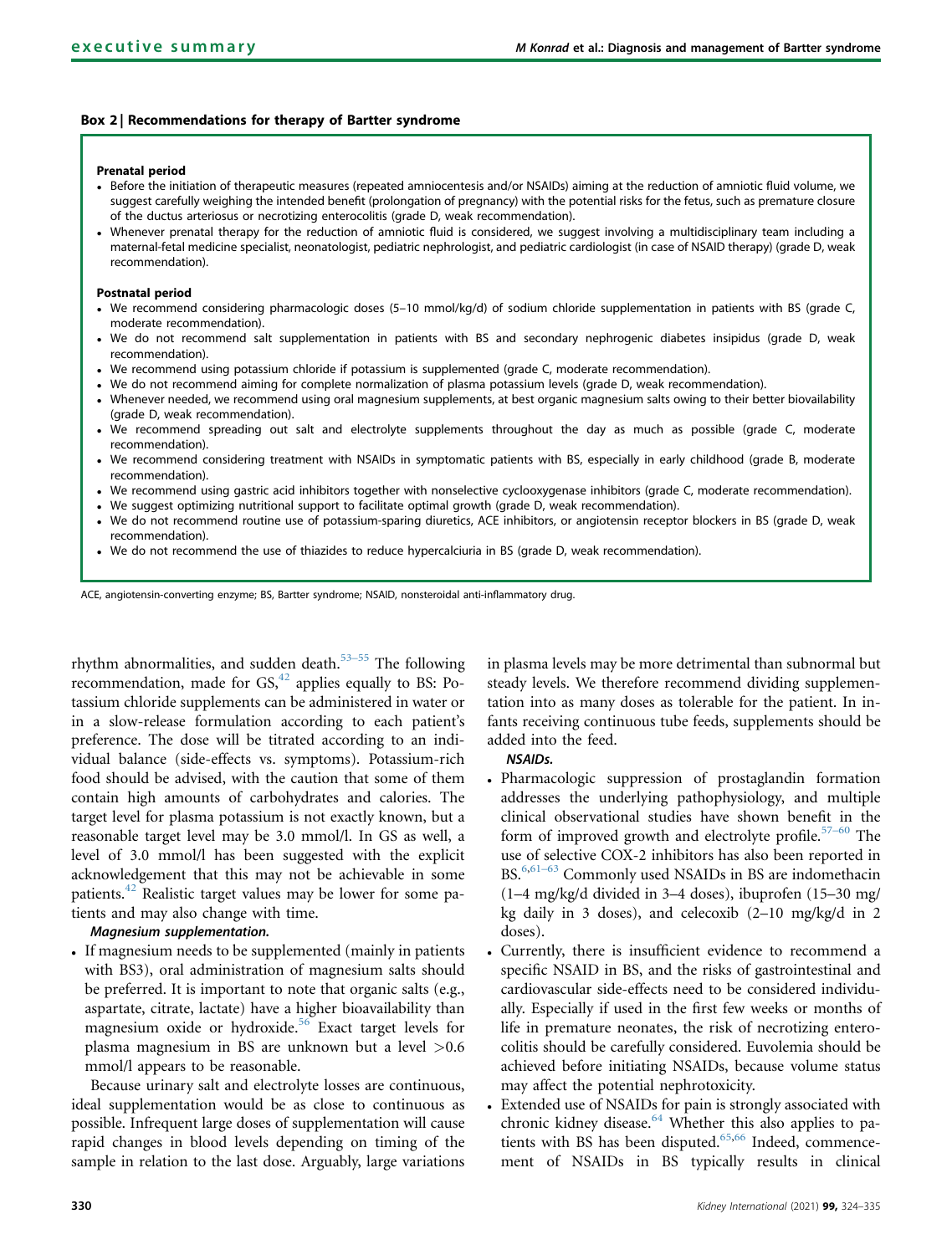## <span id="page-7-0"></span>Box 3 | Recommendations for follow-up of patients with Bartter syndrome

#### Frequency and setting of visits

- We suggest that patients with BS should be followed in specialized centers with experience in renal tubular disorders to facilitate best medical care (grade D, weak recommendation).
- We suggest that infants and young children with BS should be seen at least every 3–6 months, depending on severity of clinical problems, to ensure adequate metabolic control, growth, and psychomotor development (grade C, weak recommendation).
- We suggest that older children with an established therapy and stable condition should be seen at least every 6–12 months (grade C, weak recommendation).
- We suggest that adult patients should be seen every 6–12 months (grade C, weak recommendation).

We suggest evaluating QoL using age-appropriate scales from age 5 years onward at 2-year intervals (grade D, weak recommendation).

#### Follow-up of children

- At each follow-up visit, we suggest focusing the history and examination on dehydration, degree of polyuria, signs of muscular weakness, growth, and psychomotor development (grade C, weak recommendation).
- We suggest that biochemical work-up should include acid-base status (either by blood gas or by measurement of venous total CO<sub>2</sub>), serum electrolytes (including bicarbonate, chloride, and magnesium), renal function, PTH, and urinary calcium excretion (grade C, weak recommendation). We suggest assessing urine osmolality to test for secondary NDI (grade C, weak recommendation).
- We suggest performing renal ultrasound at least every 12–24 months to monitor nephrocalcinosis, the occurrence of kidney stones, and signs of secondary obstructive uropathy (grade C, weak recommendation).
- For children with growth retardation despite intensified efforts for metabolic control (optimization of NSAID and salt supplementation including potassium chloride), we suggest considering growth hormone deficiency (grade C, weak recommendation).

#### Follow-up of adults

- At each follow-up visit, we suggest focusing the history and examination on dehydration, degree of polyuria, signs of muscular weakness, fatigue, and palpitations (grade C, weak recommendation).
- We suggest that biochemical work-up should include acid-base status (either by blood gas or by measurement of venous total CO<sub>2</sub>), serum electrolytes (including bicarbonate, chloride, and magnesium), renal function, PTH, urinary calcium excretion, and microalbuminuria (grade C, weak recommendation).
- We recommend performing renal ultrasound at least every 12–24 months to monitor nephrocalcinosis, the occurrence of kidney stones, and signs of secondary obstructive uropathy (grade C, weak recommendation).
- We suggest performing further cardiology work-up in patients complaining of palpitations or syncope (grade C, weak recommendation).
- For pregnant women or those planning to become pregnant, we suggest the timely institution of a joint management plan involving nephrology and obstetrics (grade C, weak recommendation).

BS, Bartter syndrome; NDI, nephrogenic diabetes insipidus; NSAID, nonsteroidal antiinflammatory drug; PTH, parathyroid hormone; QoL, quality of life.

improvement, including a stable or even increased glomerular filtration rate, likely reflecting enhanced volume status.<sup>[67](#page-11-3)</sup> Although chronic kidney disease is a common complication of BS, the cause is likely manifold, including premature birth and recurrent episodes of dehydration, so that the specific role of NSAIDs is difficult to determine.

 There are reports of "tolerance" to NSAIDs over time, as well as of discontinuation of NSAIDs at school age owing to a perceived lack of efficacy. $32,59$  $32,59$  It is unclear whether this is related to insufficient dosing or a change in pathophysiology and whether at some point, the risks of NSAIDs may outweigh the benefits. Chronic use of NSAIDs should be considered carefully in each individual patient, and tapering or cessation may be indicated in stable patients.

## Gastric acid inhibitors.

 Indomethacin and ibuprofen are nonselective inhibitors of COX enzymes. In contrast, celecoxib primarily inhibits COX-2. COX-1 is expressed in multiple tissues, and its inhibition is associated with potentially serious sideeffects, which have also been reported in patients with BS receiving NSAIDs. Thus, if nonselective COX inhibitors are prescribed, they should be accompanied by gastric acid suppression. If proton pump inhibitors are used, there is a small risk of proton pump inhibitor– associated hypomagnesemia that could compound renal magnesium wasting. Conversion to  $H_2$  blockers or other antacids (or to a COX-2 inhibitor) is recommended in those instances.

# Supportive treatment.

 Growth failure is a common complication of BS and often part of the initial presentation. Dietetic support is important to maximize caloric intake and facilitate optimal growth. Especially in infants and young children, tube feeding may need to be considered. A feeding tube will help not only to achieve adequate caloric intake, but also the administration of salt supplements.

# K-sparing diuretics, angiotensin-converting enzyme inhibitors and angiotensin receptor blockers, thiazides.

 The hypokalemic alkalosis of BS is generated in the collecting duct, mediated by aldosterone (reviewed by Kleta and Bockenhauer<sup>1</sup>). Consequently, K-sparing diuretics, angiotensin-converting enzyme inhibitors, and angiotensin receptor blockers can help ameliorate the electrolyte ab-normalities in BS, and their use has been reported.<sup>[30,](#page-10-36)[32](#page-10-21)[,68](#page-11-4)–70</sup> However, BS is primarily a salt-wasting disorder, and the enhanced sodium reabsorption in the collecting duct is a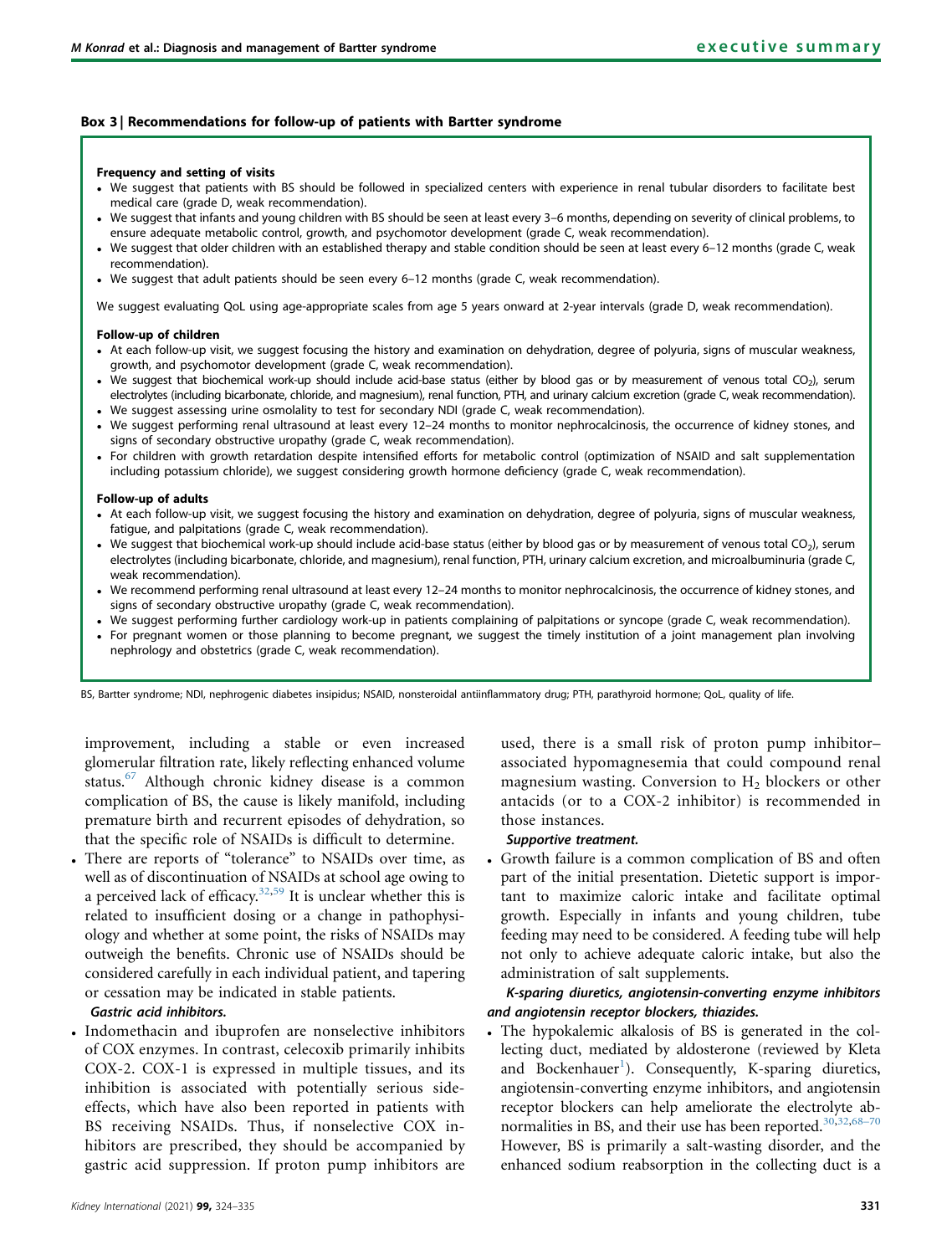key compensatory mechanism. Consequently, drugs that inhibit distal sodium reabsorption worsen the salt wasting and risk critical hypovolemia. Arguably, some of the sudden deaths reported in BS may have been caused by hypo-volemia rather than hypokalemia.<sup>[1](#page-9-0)</sup> We therefore do not recommend routine use of these drugs. Instead, they should be considered carefully in individual cases and may be indicated in those who have severe symptoms from the electrolyte abnormalities despite maximization of routine treatment with NSAIDs and salt supplements. $71$ 

 Thiazides are occasionally used in an attempt to reduce calcium excretion. There are no data on their efficacy in BS. Moreover, compensatory salt reabsorption in the distal convoluted tubule is critical for maintenance of volume homeostasis. Thus, thiazides in BS may lead to lifethreating hypovolemia and should not be routinely administered.

# Growth hormone.

 Growth failure with growth hormone (GH) deficiency in BS has been reported.<sup>[28](#page-10-37),[32,](#page-10-21)72–[74](#page-11-6)</sup> Whether this is an intrinsic part of the disorder or a secondary complication of altered acid-base and/or electrolyte homeostasis is unclear, but most reports of GH deficiency have concerned patients with BS3, who have the most severe metabolic abnormalities. In addition, elevated systemic prostaglandins may contribute to growth failure. In one report, GH deficiency failed to respond to recombinant human GH supplementation until treatment with a COX inhibitor was commenced. $32$  Thus, before commencement of recombinant human GH, optimization of metabolic control should be attempted.

# FOLLOW-UP

See [Box 3](#page-7-0). For details, see Konrad et al.<sup>[17](#page-10-3)</sup>

In BS, clinical and biochemical features and complications vary widely depending on the underlying molecular defect and individual patient.

- Treatment and follow-up should be tailored to the patient on the basis of clinical manifestation, medical history, stage of development, molecular defect, and the clinician's expert judgement in close contact with the patient's local health care provider. In addition, according to age and/or genotype, other professions might be involved such as dieticians, social workers, psychologists, endocrinologists, and otolaryngologists.
- At each follow-up visit, specific clinical features should be addressed and biochemical work-up performed  $(Box 3)$ .
- In children, there is also special emphasis on growth and pubertal development.
- Adverse effects of NSAIDs should be looked for. In case of intercurrent illness, it has to be kept in mind that NSAIDs may prevent fever and thus mask the severity of infectious diseases.
- Renin and aldosterone levels may be helpful in assessing the adequacy of NSAID treatment.
- During follow-up, the routine assessment of quality of life with the use of age-specific standardized questionnaires

would be highly desirable. The first small case series in patients with salt-losing tubulopathies showed that quality of life scores are directly influenced by different biochemical parameters, such as aldosterone or potassium, and thus may help to define better therapeutic targets in the future.<sup>[75](#page-11-7)</sup>

# Long-term outcomes and complications

- Data on long-term outcomes in BS are sparse.
- Whereas nephrocalcinosis and hypercalciuria are present in the majority of patients (except BS3), the prevalence of symptomatic urolithiasis in BS appears to be relatively  $low.<sup>30</sup>$  $low.<sup>30</sup>$  $low.<sup>30</sup>$
- Nephrotic-range proteinuria has been reported in BS patients. $28,32,76$  $28,32,76$  $28,32,76$  When renal biopsies are performed, they often show diffuse glomerular and tubulointerstitial lesions with enlarged glomeruli and focal segmental glomerulosclerosis.[30](#page-10-36)
- Chronic kidney disease is common in BS, and patients with BS1 and BS4 may have more severe chronic kidney disease progression than those with BS2 and BS3.<sup>30,[65](#page-11-1)</sup> In addition to the molecular defect itself (especially in BS4), other risk factors potentially contributing to chronic kidney injury could be premature birth/low birth weight, nephrocalcinosis, chronic dehydration state, progressive proteinuria related to hyperfiltration due to renin-angiotensin system activation, and treatment with NSAIDs. In BS patients, there seems to be no correlation between serum potassium levels and estimated glomerular filtration rate. $30,77$  $30,77$  Some patients progress to end-stage kidney disease, but exact data are lacking.
- A few kidney transplantations have been reported in the literature.[30](#page-10-36),[78](#page-11-10)–<sup>84</sup> In all cases, electrolyte abnormalities and polyuria were corrected and recurrent disease was not observed.

# Cardiac work-up/anesthesia/sports

- Hypokalemia with or without additional hypomagnesemia prolongs the QT interval, which could lead to an increased risk of ventricular arrhythmias. Isolated reports on cardiac arrhythmias, long QT interval, and sudden death have been reported in BS patients,  $53,85,86$  $53,85,86$  $53,85,86$  so electrocardiography should be performed at rest to assess rhythm and QTinterval duration. A further cardiology work-up, as previously recommended for  $GS$ ,  $42$  is indicated when patients complain of palpitations or syncope (e.g., Holter, stress electrocardiography), or if electrocardiographic abnormalities persist despite attempted improvement of the biochemical abnormalities.<sup>[87](#page-11-13)</sup>
- Drugs slowing sinus rhythm or influencing the QT interval, such as negative chronotropic drugs, or drugs potentially inducing or exacerbating hypomagnesemia, such as protonpump inhibitors, macrolides, fluorchinolones, gentamicin, or antiviral drugs, should be carefully considered.
- Caution should be taken when patients with BS undergo anesthesia. Hypokalemia and hypomagnesemia can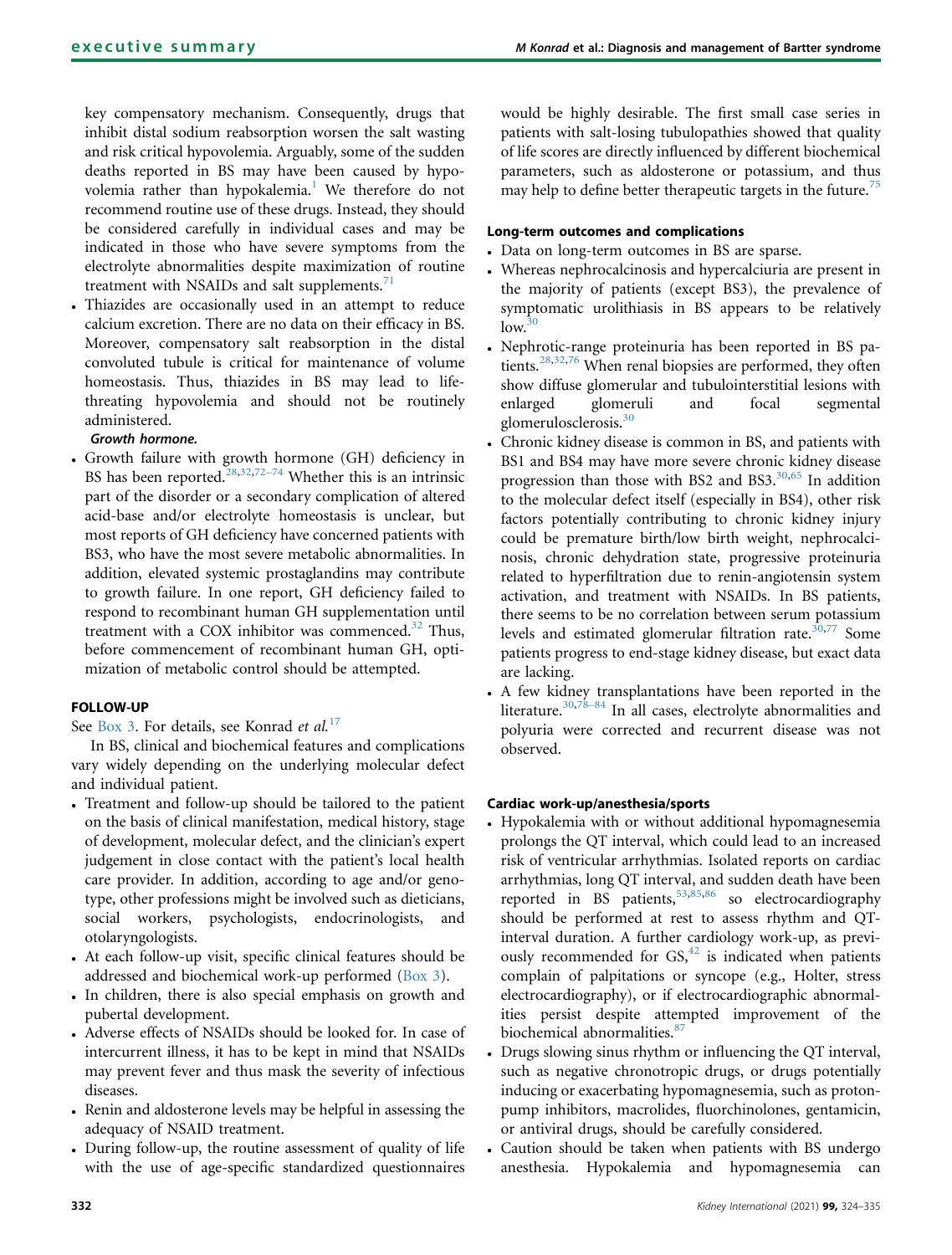potentiate the effects of anesthetic agents, such as neuromuscular blockade during general anesthesia and adrenaline in regional blockade. However, there is no definitive evidence to suggest safe preoperative plasma potassium levels. In the general population, guidelines suggest aiming for potassium levels >3.0 mmol/l (magnesium >0.5 mmol/  $1)$ .<sup>8</sup>

 There is no evidence suggesting that participation in sports is deleterious. In any case, volume depletion should be prevented and additional salt or electrolytes, or both, may help. However, strenuous exercise or competition practice should be considered carefully, particularly in cases with a history of cardiac manifestations or prolonged QT interval.

# Pregnancy considerations

- During normal pregnancy, serum potassium levels decrease by 0.2–0.5 mmol/l around midgestation. $9,89$  $9,89$
- In pregnant women with BS, timely institution of a joint management plan involving nephrology and obstetrics as well as appropriate adaptations in therapy is mandatory.
- During pregnancy, the target level for plasma potassium is unknown, but a level of 3.0 mmol/l has been suggested with the explicit acknowledgement that this may not be achievable in some patients.<sup>[42](#page-10-23)</sup>
- In patients with BS, the occurrence of hyperemesis gravidarum may be particularly dangerous owing to the subsequent electrolyte disturbances that may necessitate early parenteral fluid and electrolyte supplementation.
- Pregnant women with BS should be informed about increased requirements of electrolyte supplements, that renin-angiotensin system blockers are contraindicated, and that NSAIDs are discouraged during pregnancy.
- Monitoring of plasma electrolyte levels is advised during labor. Therefore, delivery in hospital might be considered to reduce risks of maternal complications. The overall outcome for women with BS and their infants described to date is favorable.<sup>90-[95](#page-11-16)</sup>
- After delivery, the treatment of the mother may return to baseline supplementation.

# PATIENT EDUCATION

For details, see Konrad et al.<sup>[17](#page-10-3)</sup>

- Disease-specific education for patients with BS and their families is highly important. Information can be provided through age-appropriate personal education, information leaflets, web-based information, patient-led forums, and patient/family group support events.
- It is vital that patients know what to do in case of emergency. "Sick day rules" may be helpful in case of intercurrent illness.
- BS itself and comorbidities resulting from extreme prematurity in a subset of BS patients can compromise school performance. Depending on the country, various measures to support these children may be available and should be used.
- Work performance may be limited in some patients, e.g., owing to muscle weakness or fatigue. Occupational therapists may assist patients in finding support for their individual situations.
- Patients may be hesitant to disclose their condition to employers because they are afraid to lose their job. However, patients should be encouraged to share information about the disease, ideally by providing educational material about BS.

# CONCLUSIONS AND PERSPECTIVES

The identification of genes involved in BS with the consequent insights into the molecular pathophysiology is relatively recent. Therefore, long-term follow-up data from genetically defined cohorts are limited. This highlights the need for comprehensive patient registries. As more such data become available, our knowledge of the natural history, treatment response, long-term complications, and quality of life will improve and thus directly influence patient management. We therefore anticipate that with time, the recommendations made here will need to be updated and revised.

## **DISCLOSURE**

All the authors declared no competing interests.

## ACKNOWLEDGEMENTS

The authors thank the European Rare Kidney Disease Reference Network (ERKNet) for launching, organizing, and funding of this initiative, including travel and housing costs for the core group members. The funder had no influence on the content of the consensus. The authors also thank Tanja Wlodkowski, Heidelberg, Germany, for her continuous support concerning the literature search and the panel voting procedures.

#### <span id="page-9-0"></span>REFERENCES

- <span id="page-9-1"></span>1. [Kleta R, Bockenhauer D. Salt-losing tubulopathies in children: what](http://refhub.elsevier.com/S0085-2538(20)31404-6/sref1)'s new, what's controversial? [J Am Soc Nephrol](http://refhub.elsevier.com/S0085-2538(20)31404-6/sref1). 2018;29:727–739.
- <span id="page-9-2"></span>2. [Gill JR Jr, Bartter FC. Evidence for a prostaglandin-independent defect in](http://refhub.elsevier.com/S0085-2538(20)31404-6/sref2) [chloride reabsorption in the loop of Henle as a proximal cause of](http://refhub.elsevier.com/S0085-2538(20)31404-6/sref2) Bartter's syncrome. Am J Med[. 1978;65:766](http://refhub.elsevier.com/S0085-2538(20)31404-6/sref2)–772.
- <span id="page-9-3"></span>3. [Schnermann J, Homer W, Smith Award lecture. The juxtaglomerular](http://refhub.elsevier.com/S0085-2538(20)31404-6/sref3) [apparatus: from anatomical peculiarity to physiological relevance.](http://refhub.elsevier.com/S0085-2538(20)31404-6/sref3) J Am Soc Nephrol[. 2003;14:1681](http://refhub.elsevier.com/S0085-2538(20)31404-6/sref3)–1694.
- 4. [Bartter FC, Gill JR Jr, Frolich JC, et al. Prostaglandins are overproduced by](http://refhub.elsevier.com/S0085-2538(20)31404-6/sref4) [the kidneys and mediate hyperreninemia in Bartter](http://refhub.elsevier.com/S0085-2538(20)31404-6/sref4)'s syndrome. Trans [Assoc Am Physicians](http://refhub.elsevier.com/S0085-2538(20)31404-6/sref4). 1976;89:77–91.
- <span id="page-9-7"></span>5. [Seyberth HW, Rascher W, Schweer H, et al. Congenital hypokalemia with](http://refhub.elsevier.com/S0085-2538(20)31404-6/sref5) [hypercalciuria in preterm infants: a hyperprostaglandinuric tubular](http://refhub.elsevier.com/S0085-2538(20)31404-6/sref5) [syndrome different from Bartter syndrome.](http://refhub.elsevier.com/S0085-2538(20)31404-6/sref5) J Pediatr. 1985;107:694–701.
- <span id="page-9-4"></span>6. [Reinalter SC, Jeck N, Brochhausen C, et al. Role of cyclooxygenase-2 in](http://refhub.elsevier.com/S0085-2538(20)31404-6/sref6) [hyperprostaglandin E syndrome/antenatal Bartter syndrome.](http://refhub.elsevier.com/S0085-2538(20)31404-6/sref6) Kidney Int. [2002;62:253](http://refhub.elsevier.com/S0085-2538(20)31404-6/sref6)–260.
- 7. [Fanconi A, Schachenmann G, Nussli R, Prader A. Chronic hypokalaemia](http://refhub.elsevier.com/S0085-2538(20)31404-6/sref7) [with growth retardation, normotensive hyperrenin-hyperaldosteronism](http://refhub.elsevier.com/S0085-2538(20)31404-6/sref7) ("Bartter's syndrome"[\), and hypercalciuria. Report of two cases with](http://refhub.elsevier.com/S0085-2538(20)31404-6/sref7) [emphasis on natural history and on catch-up growth during treatment.](http://refhub.elsevier.com/S0085-2538(20)31404-6/sref7) [Helv Paediatr Acta](http://refhub.elsevier.com/S0085-2538(20)31404-6/sref7). 1971;26:144–163.
- <span id="page-9-5"></span>8. [Ohlsson A, Sieck U, Cumming W, et al. A variant of Bartter](http://refhub.elsevier.com/S0085-2538(20)31404-6/sref8)'s syndrome. Bartter'[s syndrome associated with hydramnios, prematurity,](http://refhub.elsevier.com/S0085-2538(20)31404-6/sref8) [hypercalciuria and nephrocalcinosis.](http://refhub.elsevier.com/S0085-2538(20)31404-6/sref8) Acta Paediatr Scand. 1984;73:868– [874.](http://refhub.elsevier.com/S0085-2538(20)31404-6/sref8)
- <span id="page-9-6"></span>9. [Stein JH. The pathogenetic spectrum of Bartter](http://refhub.elsevier.com/S0085-2538(20)31404-6/sref9)'s syndrome. Kidney Int. [1985;28:85](http://refhub.elsevier.com/S0085-2538(20)31404-6/sref9)–93.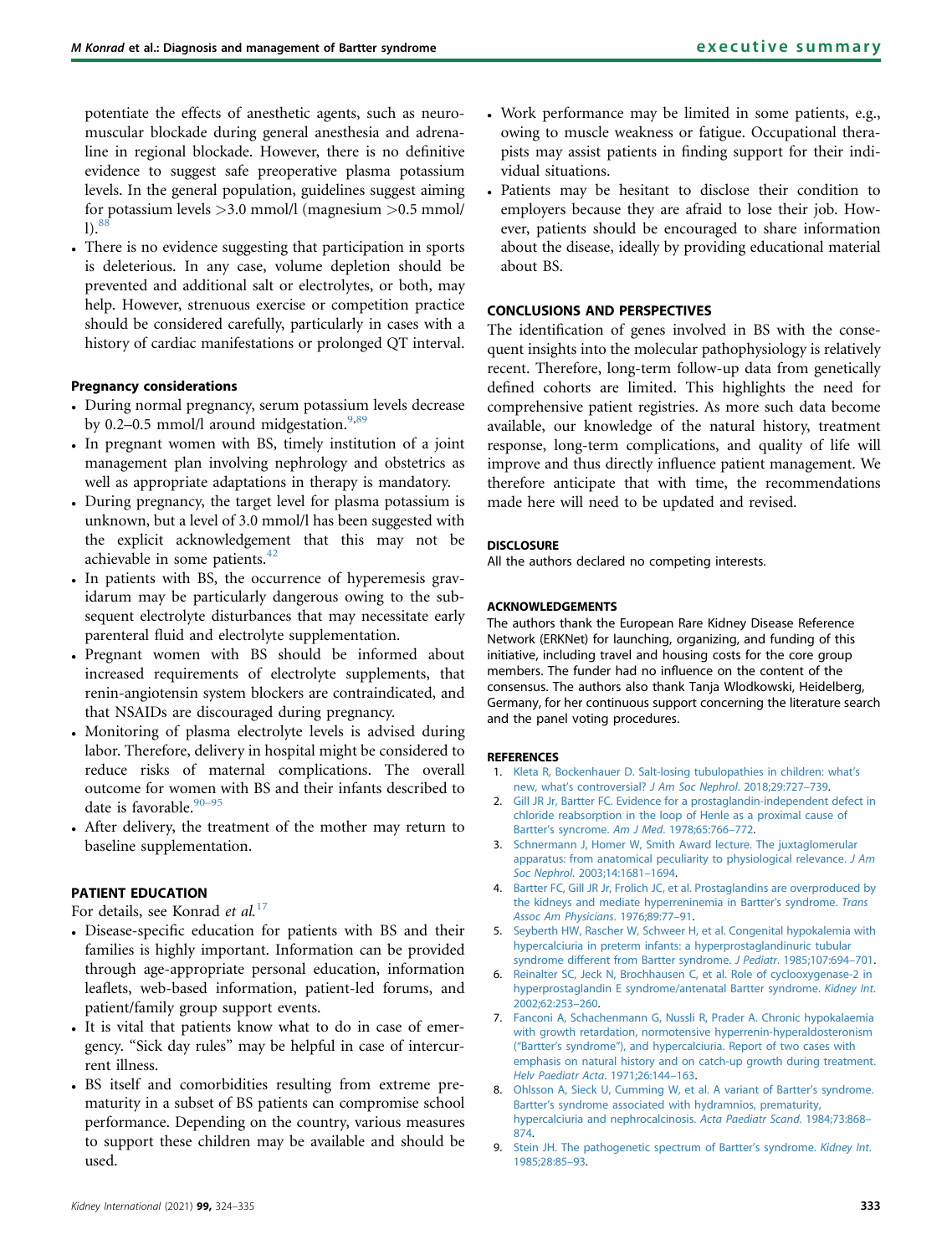- <span id="page-10-0"></span>10. [Simon DB, Karet FE, Hamdan JM, et al. Bartter](http://refhub.elsevier.com/S0085-2538(20)31404-6/sref10)'s syndrome, hypokalaemic [alkalosis with hypercalciuria, is caused by mutations in the Na-K-2Cl](http://refhub.elsevier.com/S0085-2538(20)31404-6/sref10) [cotransporter NKCC2.](http://refhub.elsevier.com/S0085-2538(20)31404-6/sref10) Nat Genet. 1996;13:183–188.
- 11. [Simon DB, Karet FE, Rodriguez-Soriano J, et al. Genetic heterogeneity of](http://refhub.elsevier.com/S0085-2538(20)31404-6/sref11) Bartter'[s](http://refhub.elsevier.com/S0085-2538(20)31404-6/sref11) [syndrome](http://refhub.elsevier.com/S0085-2538(20)31404-6/sref11) [revealed](http://refhub.elsevier.com/S0085-2538(20)31404-6/sref11) [by](http://refhub.elsevier.com/S0085-2538(20)31404-6/sref11) [mutations](http://refhub.elsevier.com/S0085-2538(20)31404-6/sref11) [in](http://refhub.elsevier.com/S0085-2538(20)31404-6/sref11) [the](http://refhub.elsevier.com/S0085-2538(20)31404-6/sref11)  $K^+$  $K^+$  [channel, ROMK.](http://refhub.elsevier.com/S0085-2538(20)31404-6/sref11) Nat Genet[. 1996;14:152](http://refhub.elsevier.com/S0085-2538(20)31404-6/sref11)–156.
- 12. Simon DB, Bindra RS, Mansfi[eld TA, et al. Mutations in the chloride](http://refhub.elsevier.com/S0085-2538(20)31404-6/sref12) [channel gene, CLCNKB, cause Bartter](http://refhub.elsevier.com/S0085-2538(20)31404-6/sref12)'s syndrome type III. Nat Genet. [1997;17:171](http://refhub.elsevier.com/S0085-2538(20)31404-6/sref12)–178.
- <span id="page-10-16"></span>[Birkenhager R, Otto E, Schurmann MJ, et al. Mutation of BSND causes](http://refhub.elsevier.com/S0085-2538(20)31404-6/sref13) [Bartter syndrome with sensorineural deafness and kidney failure.](http://refhub.elsevier.com/S0085-2538(20)31404-6/sref13) Nat Genet[. 2001;29:310](http://refhub.elsevier.com/S0085-2538(20)31404-6/sref13)–314.
- 14. [Schlingmann KP, Konrad M, Jeck N, et al. Salt wasting and deafness](http://refhub.elsevier.com/S0085-2538(20)31404-6/sref14) [resulting from mutations in two chloride channels.](http://refhub.elsevier.com/S0085-2538(20)31404-6/sref14) N Engl J Med. [2004;350:1314](http://refhub.elsevier.com/S0085-2538(20)31404-6/sref14)–1319.
- <span id="page-10-1"></span>15. [Laghmani K, Beck BB, Yang SS, et al. Polyhydramnios, transient antenatal](http://refhub.elsevier.com/S0085-2538(20)31404-6/sref15) Bartter'[s syndrome, and MAGED2 mutations.](http://refhub.elsevier.com/S0085-2538(20)31404-6/sref15) N Engl J Med. 2016;374: 1853–[1863](http://refhub.elsevier.com/S0085-2538(20)31404-6/sref15).
- <span id="page-10-2"></span>16. [Jeck N, Schlingmann KP, Reinalter SC, et al. Salt handling in the distal](http://refhub.elsevier.com/S0085-2538(20)31404-6/sref16) [nephron: lessons learned from inherited human disorders.](http://refhub.elsevier.com/S0085-2538(20)31404-6/sref16) Am J Physiol [Regul Integr Comp Physiol](http://refhub.elsevier.com/S0085-2538(20)31404-6/sref16). 2005;288:R782–R795.
- <span id="page-10-3"></span>17. Konrad M, Nijenhuis T, Ariceta G, et al. Diagnosis and management of Bartter syndrome: consensus and recommendations from the ERKNet working group for tubular disorders. 2020. Available at: [http://bartter](http://bartter-consensus-paper.erknet.org)[consensus-paper.erknet.org](http://bartter-consensus-paper.erknet.org).
- <span id="page-10-4"></span>18. [American Academy of Pediatrics Steering Committee on](http://refhub.elsevier.com/S0085-2538(20)31404-6/sref18) [Quality Improvement and Management. Classifying](http://refhub.elsevier.com/S0085-2538(20)31404-6/sref18) [recommendations for clinical practice guidelines.](http://refhub.elsevier.com/S0085-2538(20)31404-6/sref18) Pediatrics. [2004;114:874](http://refhub.elsevier.com/S0085-2538(20)31404-6/sref18)–877.
- <span id="page-10-5"></span>19. [Flynn JT, Kaelber DC, Baker-Smith CM, et al. Clinical practice guideline for](http://refhub.elsevier.com/S0085-2538(20)31404-6/sref19) [screening and management of high blood pressure in children and](http://refhub.elsevier.com/S0085-2538(20)31404-6/sref19) adolescents. Pediatrics[. 2017;140:e20171904](http://refhub.elsevier.com/S0085-2538(20)31404-6/sref19).
- <span id="page-10-6"></span>20. [Komhoff M, Laghmani K. Pathophysiology of antenatal Bartter](http://refhub.elsevier.com/S0085-2538(20)31404-6/sref20)'s syndrome. [Curr Opin Nephrol Hypertens](http://refhub.elsevier.com/S0085-2538(20)31404-6/sref20). 2017;26:419–425.
- <span id="page-10-7"></span>21. [Legrand A, Treard C, Roncelin I, et al. Prevalence of novel MAGED2](http://refhub.elsevier.com/S0085-2538(20)31404-6/sref21) [mutations in antenatal bartter syndrome.](http://refhub.elsevier.com/S0085-2538(20)31404-6/sref21) Clin J Am Soc Nephrol. 2018;13: [242](http://refhub.elsevier.com/S0085-2538(20)31404-6/sref21)–250.
- <span id="page-10-8"></span>22. [Allaf B, Dreux S, Schmitz T, et al. Amniotic](http://refhub.elsevier.com/S0085-2538(20)31404-6/sref22) fluid biochemistry in isolated [polyhydramnios: a series of 464 cases.](http://refhub.elsevier.com/S0085-2538(20)31404-6/sref22) Prenat Diagn. 2015;35:1331–1335.
- <span id="page-10-9"></span>23. [Massa G, Proesmans W, Devlieger H, et al. Electrolyte composition of the](http://refhub.elsevier.com/S0085-2538(20)31404-6/sref23) amniotic fluid in Bartter syndrome. [Eur J Obstet Gynecol Reprod Biol](http://refhub.elsevier.com/S0085-2538(20)31404-6/sref23). [1987;24:335](http://refhub.elsevier.com/S0085-2538(20)31404-6/sref23)–340.
- <span id="page-10-10"></span>24. [Shalev H, Ohaly M, Meizner I, Carmi R. Prenatal diagnosis of Bartter](http://refhub.elsevier.com/S0085-2538(20)31404-6/sref24) syndrome. Prenat Diagn[. 1994;14:996](http://refhub.elsevier.com/S0085-2538(20)31404-6/sref24)–998.
- <span id="page-10-11"></span>[Brochard K, Boyer O, Blanchard A, et al. Phenotype-genotype correlation](http://refhub.elsevier.com/S0085-2538(20)31404-6/sref25) [in antenatal and neonatal variants of Bartter syndrome.](http://refhub.elsevier.com/S0085-2538(20)31404-6/sref25) Nephrol Dial Transplant[. 2009;24:1455](http://refhub.elsevier.com/S0085-2538(20)31404-6/sref25)–1464.
- <span id="page-10-12"></span>26. [Konrad M, Vollmer M, Lemmink HH, et al. Mutations in the chloride](http://refhub.elsevier.com/S0085-2538(20)31404-6/sref26) [channel gene CLCNKB as a cause of classic Bartter syndrome.](http://refhub.elsevier.com/S0085-2538(20)31404-6/sref26) J Am Soc Nephrol[. 2000;11:1449](http://refhub.elsevier.com/S0085-2538(20)31404-6/sref26)–1459.
- <span id="page-10-13"></span>27. [Peters M, Jeck N, Reinalter S, et al. Clinical presentation of genetically](http://refhub.elsevier.com/S0085-2538(20)31404-6/sref27) defi[ned patients with hypokalemic salt-losing tubulopathies.](http://refhub.elsevier.com/S0085-2538(20)31404-6/sref27) Am J Med. [2002;112:183](http://refhub.elsevier.com/S0085-2538(20)31404-6/sref27)–190.
- <span id="page-10-37"></span>[Bettinelli A, Borsa N, Bellantuono R, et al. Patients with biallelic mutations](http://refhub.elsevier.com/S0085-2538(20)31404-6/sref28) [in the chloride channel gene CLCNKB: long-term management and](http://refhub.elsevier.com/S0085-2538(20)31404-6/sref28) outcome. [Am J Kidney Dis](http://refhub.elsevier.com/S0085-2538(20)31404-6/sref28). 2007;49:91–98.
- 29. [Lee BH, Cho HY, Lee H, et al. Genetic basis of Bartter syndrome in Korea.](http://refhub.elsevier.com/S0085-2538(20)31404-6/sref29) [Nephrol Dial Transplant](http://refhub.elsevier.com/S0085-2538(20)31404-6/sref29). 2012;27:1516–1521.
- <span id="page-10-36"></span>30. [Seys E, Andrini O, Keck M, et al. Clinical and genetic spectrum of Bartter](http://refhub.elsevier.com/S0085-2538(20)31404-6/sref30) [syndrome type 3.](http://refhub.elsevier.com/S0085-2538(20)31404-6/sref30) J Am Soc Nephrol. 2017;28:2540–2552.
- 31. [Garcia Castano A, Perez de Nanclares G, Madariaga L, et al. Poor](http://refhub.elsevier.com/S0085-2538(20)31404-6/sref31) [phenotype-genotype association in a large series of patients with type III](http://refhub.elsevier.com/S0085-2538(20)31404-6/sref31) Bartter syndrome. PLoS One[. 2017;12:e0173581.](http://refhub.elsevier.com/S0085-2538(20)31404-6/sref31)
- <span id="page-10-21"></span>32. [Walsh PR, Tse Y, Ashton E, et al. Clinical and diagnostic features of Bartter](http://refhub.elsevier.com/S0085-2538(20)31404-6/sref32) [and Gitelman syndromes.](http://refhub.elsevier.com/S0085-2538(20)31404-6/sref32) Clin Kidney J. 2018;11:302–309.
- <span id="page-10-14"></span>33. [Ashton EJ, Legrand A, Benoit V, et al. Simultaneous sequencing of 37](http://refhub.elsevier.com/S0085-2538(20)31404-6/sref33) genes identifi[ed causative mutations in the majority of children with](http://refhub.elsevier.com/S0085-2538(20)31404-6/sref33) [renal tubulopathies.](http://refhub.elsevier.com/S0085-2538(20)31404-6/sref33) Kidney Int. 2018;93:961–967.
- <span id="page-10-15"></span>34. [Hureaux M, Ashton E, Dahan K, et al. High-throughput sequencing](http://refhub.elsevier.com/S0085-2538(20)31404-6/sref34) [contributes to the diagnosis of tubulopathies and familial hypercalcemia](http://refhub.elsevier.com/S0085-2538(20)31404-6/sref34) [hypocalciuria in adults.](http://refhub.elsevier.com/S0085-2538(20)31404-6/sref34) Kidney Int. 2019;96:1408–1416.
- <span id="page-10-17"></span>35. [Feldmann D, Alessandri JL, Deschenes G. Large deletion of the 5](http://refhub.elsevier.com/S0085-2538(20)31404-6/sref35)' [end of](http://refhub.elsevier.com/S0085-2538(20)31404-6/sref35) [the ROMK1 gene causes antenatal Bartter syndrome.](http://refhub.elsevier.com/S0085-2538(20)31404-6/sref35) J Am Soc Nephrol. [1998;9:2357](http://refhub.elsevier.com/S0085-2538(20)31404-6/sref35)–2359.
- <span id="page-10-18"></span>36. [Finer G, Shalev H, Birk OS, et al. Transient neonatal hyperkalemia in the](http://refhub.elsevier.com/S0085-2538(20)31404-6/sref36) [antenatal \(ROMK defective\) Bartter syndrome.](http://refhub.elsevier.com/S0085-2538(20)31404-6/sref36) J Pediatr. 2003;142:318– [323.](http://refhub.elsevier.com/S0085-2538(20)31404-6/sref36)
- <span id="page-10-19"></span>37. [Wedenoja S, Hoglund P, Holmberg C. Review article: the clinical](http://refhub.elsevier.com/S0085-2538(20)31404-6/sref37) [management of congenital chloride diarrhoea.](http://refhub.elsevier.com/S0085-2538(20)31404-6/sref37) Aliment Pharmacol Ther. [2010;31:477](http://refhub.elsevier.com/S0085-2538(20)31404-6/sref37)–485.
- <span id="page-10-20"></span>38. [Adalat S, Hayes WN, Bryant WA, et al. HNF1B mutations are associated](http://refhub.elsevier.com/S0085-2538(20)31404-6/sref38) [with a Gitelman-like tubulopathy that develops during childhood.](http://refhub.elsevier.com/S0085-2538(20)31404-6/sref38) Kidney Int Rep[. 2019;4:1304](http://refhub.elsevier.com/S0085-2538(20)31404-6/sref38)–1311.
- <span id="page-10-22"></span>39. [Colussi G, Bettinelli A, Tedeschi S, et al. A thiazide test for the diagnosis](http://refhub.elsevier.com/S0085-2538(20)31404-6/sref39) [of renal tubular hypokalemic disorders.](http://refhub.elsevier.com/S0085-2538(20)31404-6/sref39) Clin J Am Soc Nephrol. 2007;2: 454–[460](http://refhub.elsevier.com/S0085-2538(20)31404-6/sref39).
- 40. [Peng X, Zhao B, Zhang L, et al. Hydrochlorothiazide test as a tool in the](http://refhub.elsevier.com/S0085-2538(20)31404-6/sref40) [diagnosis of Gitelman syndrome in Chinese patients.](http://refhub.elsevier.com/S0085-2538(20)31404-6/sref40) Front Endocrinol (Lausanne)[. 2018;9:559](http://refhub.elsevier.com/S0085-2538(20)31404-6/sref40).
- 41. [Nozu K, Iijima K, Kanda K, et al. The pharmacological characteristics of](http://refhub.elsevier.com/S0085-2538(20)31404-6/sref41) [molecular-based inherited salt-losing tubulopathies.](http://refhub.elsevier.com/S0085-2538(20)31404-6/sref41) J Clin Endocrinol Metab[. 2010;95:E511](http://refhub.elsevier.com/S0085-2538(20)31404-6/sref41)–E518.
- <span id="page-10-23"></span>42. [Blanchard A, Bockenhauer D, Bolignano D, et al. Gitelman syndrome:](http://refhub.elsevier.com/S0085-2538(20)31404-6/sref42) [consensus and guidance from a Kidney Disease: Improving Global](http://refhub.elsevier.com/S0085-2538(20)31404-6/sref42) [Outcomes \(KDIGO\) Controversies Conference.](http://refhub.elsevier.com/S0085-2538(20)31404-6/sref42) Kidney Int. 2017;91: [24](http://refhub.elsevier.com/S0085-2538(20)31404-6/sref42)–33.
- <span id="page-10-24"></span>43. [MacKay DF, Smith GC, Dobbie R, Pell JP. Gestational age at delivery and](http://refhub.elsevier.com/S0085-2538(20)31404-6/sref43) [special educational need: retrospective cohort study of 407,503](http://refhub.elsevier.com/S0085-2538(20)31404-6/sref43) schoolchildren. PLoS Med[. 2010;7:e1000289](http://refhub.elsevier.com/S0085-2538(20)31404-6/sref43).
- <span id="page-10-25"></span>44. Marlow N. Full term; an artificial concept. [Arch Dis Child Fetal Neonatal Ed](http://refhub.elsevier.com/S0085-2538(20)31404-6/sref44). [2012;97:F158](http://refhub.elsevier.com/S0085-2538(20)31404-6/sref44)–F159.
- <span id="page-10-26"></span>45. [Moise KJ Jr. Polyhydramnios.](http://refhub.elsevier.com/S0085-2538(20)31404-6/sref45) Clin Obstet Gynecol. 1997;40:266–279.
- <span id="page-10-27"></span>46. [Konrad M, Leonhardt A, Hensen P, et al. Prenatal and postnatal](http://refhub.elsevier.com/S0085-2538(20)31404-6/sref46) [management of hyperprostaglandin E syndrome after genetic diagnosis](http://refhub.elsevier.com/S0085-2538(20)31404-6/sref46) [from amniocytes.](http://refhub.elsevier.com/S0085-2538(20)31404-6/sref46) Pediatrics. 1999;103:678–683.
- 47. [Tourne G, Collet F, Varlet MN, et al. \[Prenatal Bartter](http://refhub.elsevier.com/S0085-2538(20)31404-6/sref47)'s syndrome. Report of two cases]. [J Gynecol Obstet Biol Reprod \(Paris\)](http://refhub.elsevier.com/S0085-2538(20)31404-6/sref47). 2003;32:751–754 [in [French\].](http://refhub.elsevier.com/S0085-2538(20)31404-6/sref47)
- 48. [Dane B, Dane C, Aksoy F, et al. Antenatal Bartter syndrome: analysis of](http://refhub.elsevier.com/S0085-2538(20)31404-6/sref48) [two cases with placental](http://refhub.elsevier.com/S0085-2538(20)31404-6/sref48) findings. Fetal Pediatr Pathol. 2010;29:121–126.
- 49. [Bhat YR, Vinayaka G, Vani R, et al. Antenatal Bartter syndrome: a rare](http://refhub.elsevier.com/S0085-2538(20)31404-6/sref49) [cause of unexplained severe polyhydramnios.](http://refhub.elsevier.com/S0085-2538(20)31404-6/sref49) Ann Trop Paediatr. [2011;31:153](http://refhub.elsevier.com/S0085-2538(20)31404-6/sref49)–157.
- <span id="page-10-28"></span>50. [Kleta R, Bockenhauer D. Bartter syndromes and other salt-losing](http://refhub.elsevier.com/S0085-2538(20)31404-6/sref50) tubulopathies. [Nephron Physiol](http://refhub.elsevier.com/S0085-2538(20)31404-6/sref50). 2006;104:p73–p80.
- <span id="page-10-29"></span>51. Bockenhauer D, van'[t Hoff W, Dattani M, et al. Secondary nephrogenic](http://refhub.elsevier.com/S0085-2538(20)31404-6/sref51) [diabetes insipidus as a complication of inherited renal diseases.](http://refhub.elsevier.com/S0085-2538(20)31404-6/sref51) Nephron Physiol[. 2010;116:23](http://refhub.elsevier.com/S0085-2538(20)31404-6/sref51)–29.
- <span id="page-10-30"></span>52. [Bockenhauer D, Bichet DG. Inherited secondary nephrogenic diabetes](http://refhub.elsevier.com/S0085-2538(20)31404-6/sref52) [insipidus: concentrating on humans.](http://refhub.elsevier.com/S0085-2538(20)31404-6/sref52) Am J Physiol Renal Physiol. 2013;304: F1037–[F1042.](http://refhub.elsevier.com/S0085-2538(20)31404-6/sref52)
- <span id="page-10-31"></span>53. [Cortesi C, Bettinelli A, Emma F, et al. Severe syncope and sudden death](http://refhub.elsevier.com/S0085-2538(20)31404-6/sref53) [in children with inborn salt-losing hypokalaemic tubulopathies.](http://refhub.elsevier.com/S0085-2538(20)31404-6/sref53) Nephrol [Dial Transplant](http://refhub.elsevier.com/S0085-2538(20)31404-6/sref53). 2005;20:1981–1983.
- 54. [Cortesi C, Lava SA, Bettinelli A, et al. Cardiac arrhythmias and](http://refhub.elsevier.com/S0085-2538(20)31404-6/sref54) [rhabdomyolysis in Bartter-Gitelman patients.](http://refhub.elsevier.com/S0085-2538(20)31404-6/sref54) Pediatr Nephrol. 2010;25: 2005–[2008.](http://refhub.elsevier.com/S0085-2538(20)31404-6/sref54)
- 55. [von Vigier RO, Ortisi MT, la Manna A, et al. Hypokalemic rhabdomyolysis](http://refhub.elsevier.com/S0085-2538(20)31404-6/sref55) [in congenital tubular disorders: a case series and a systematic review.](http://refhub.elsevier.com/S0085-2538(20)31404-6/sref55) [Pediatr Nephrol](http://refhub.elsevier.com/S0085-2538(20)31404-6/sref55). 2010;25:861–866.
- <span id="page-10-32"></span>56. [Ranade VV, Somberg JC. Bioavailability and pharmacokinetics of](http://refhub.elsevier.com/S0085-2538(20)31404-6/sref56) [magnesium after administration of magnesium salts to humans.](http://refhub.elsevier.com/S0085-2538(20)31404-6/sref56) Am J Ther[. 2001;8:345](http://refhub.elsevier.com/S0085-2538(20)31404-6/sref56)–357.
- <span id="page-10-33"></span>57. [Littlewood JM, Lee MR, Meadow SR. Treatment of childhood Bartter](http://refhub.elsevier.com/S0085-2538(20)31404-6/sref57)'s [syndrome with indomethacin.](http://refhub.elsevier.com/S0085-2538(20)31404-6/sref57) Lancet. 1976;2:795.
- 58. [Littlewood JM, Lee MR, Meadow SR. Treatment of Bartter](http://refhub.elsevier.com/S0085-2538(20)31404-6/sref58)'s syndrome in [early childhood with prostaglandin synthetase inhibitors.](http://refhub.elsevier.com/S0085-2538(20)31404-6/sref58) Arch Dis Child. [1978;53:43](http://refhub.elsevier.com/S0085-2538(20)31404-6/sref58)–48.
- <span id="page-10-35"></span>59. [Dillon MJ, Shah V, Mitchell MD. Bartter](http://refhub.elsevier.com/S0085-2538(20)31404-6/sref59)'s syndrome: 10 cases in [childhood. Results of long-term indomethacin therapy.](http://refhub.elsevier.com/S0085-2538(20)31404-6/sref59) Q J Med. 1979;48: 429–[446](http://refhub.elsevier.com/S0085-2538(20)31404-6/sref59).
- 60. [Seidel C, Reinalter S, Seyberth HW, Scharer K. Pre-pubertal growth in the](http://refhub.elsevier.com/S0085-2538(20)31404-6/sref60) [hyperprostaglandin E syndrome.](http://refhub.elsevier.com/S0085-2538(20)31404-6/sref60) Pediatr Nephrol. 1995;9:723–728.
- <span id="page-10-34"></span>61. [Kleta R, Basoglu C, Kuwertz-Broking E. New treatment options for](http://refhub.elsevier.com/S0085-2538(20)31404-6/sref61) Bartter's syndrome. N Engl J Med[. 2000;343:661](http://refhub.elsevier.com/S0085-2538(20)31404-6/sref61)–662.
- 62. [Komhoff M, Jeck ND, Seyberth HW, et al. Cyclooxygenase-2 expression is](http://refhub.elsevier.com/S0085-2538(20)31404-6/sref62) [associated with the renal macula densa of patients with Bartter-like](http://refhub.elsevier.com/S0085-2538(20)31404-6/sref62) syndrome. Kidney Int[. 2000;58:2420](http://refhub.elsevier.com/S0085-2538(20)31404-6/sref62)–2424.